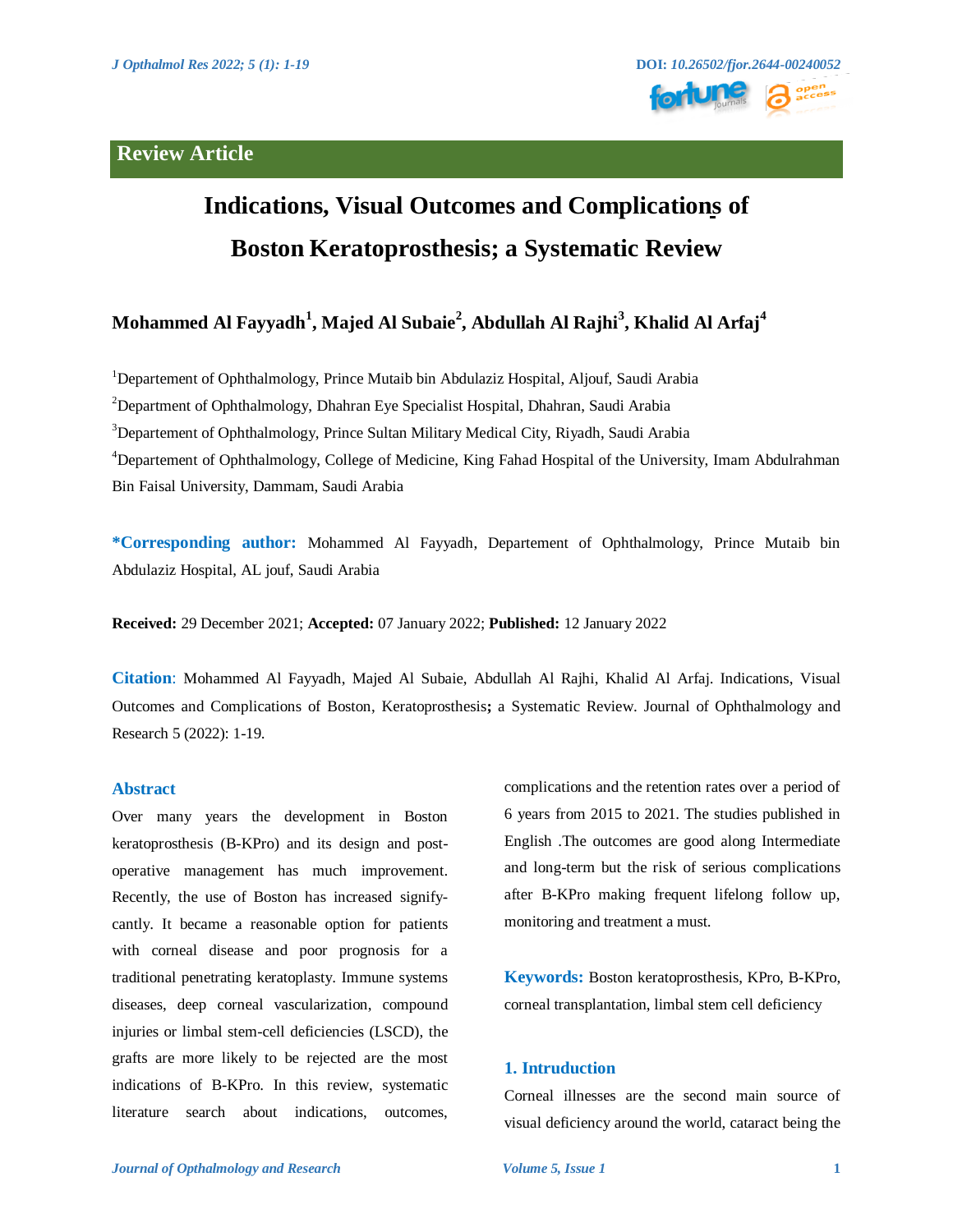most common [1-3]. Corneal transplantation is extremely effective at re-establishing vision, giving positive results in many complicated or severe conditions. However, in certain condition, such as immune system diseases, deep corneal vascularization, compound injuries or limbal stemcell deficiencies (LSCD), the grafts are more likely to be rejected [1,4]. Keratoprosthesis (KPro) often allows for visual restoration in conditions where transplantation of the cornea fails to offer a good prognosis [5]. The Boston keratoprosthesis or B-KPro graft, in the current ophthalmic trend, has shown extensive utility and is globally acclaimed to be effective. Globally, some 36 million people have been established to be blind. Corneal illness is amongst the leading five causes of blindness, the top four being listed as cataract, refractive errors (uncorrected), glaucoma and AMD (age-related macular degeneration). Also, worldwide, bilateral blindness or visual impairment has been estimated at 4.9 million people and unilaterally, 23 million. The concept of a prosthetic or artificial cornea has gained traction with the populations, bringing in hope of normal or semi-normal vision [6].

In 1974, after examining the first case series of patients who had the type 1 B-KPro implant placed, the FDA approved the design and utilization in further similar circumstances. B-KPro has undergone various changes and improvements since its inception in order to improve the surgeon's confidence as well as the postoperative outcomes. Corneal transplants, i.e. keratoplasty (penetrating, anterior lamellar, or endothelial), is effective in re-establishing visual acuity. Keratoprosthesis implantation entails removing the cornea to its full thickness and replacing it with an artificial cornea. An artificial cornea is a notion that has been around for over 200 years [7]. Many of these impaired patients are found in developing countries where resources are always scarce, leading to a necessity of affordable quality of treatment by keratoprosthesis. Although Nussbaum is proffered to have conducted the first human transplant of KPro in 1855, many contradict this by putting forth that an ophthalmologist, Guillaume Pellier de Quengsy's brother, may have been the first to perform such a procedure in 1789 during the French Revolution.

Experts believe that Nussbaum's surgery using a quartz crystal implant may have been the first reported human KPro surgery. However, history shows that Keratoprosthesis is a two-century-old notion that was originally fully detailed during the French Revolution, but attention decreased after Eduard Zirm, in 1905, conducted the first fullthickness penetrating keratoplasty in human, successfully [8-10]. For many, corneal transplantation is a blessing that could allow an opportunity for sight. For some, however, this may not be possible owing to the hostile ocular environment, which makes it difficult for the ocular graft to survive. Graft rejection is common in several eye conditions, such as aniridia, severe chemical burns, or even autoimmune illnesses. Keratoprosthesis can provide hope and the prospect of eyesight restoration in such instances [4]. Recent decades have seen the development of several KPros, of which only three are currently in utilization for clinical practice. These are the Osteo Odonto KPro (OOKP), the Boston type 1 KPro, and the Boston type 2 KPro. With Claes Dohlman showering his lifetime supervision on the Boston KPro, this prosthetic has progressed from a simple innovative concept reaching the status of a well-established technology in the last 50 years. The "Nut-and-Bolt"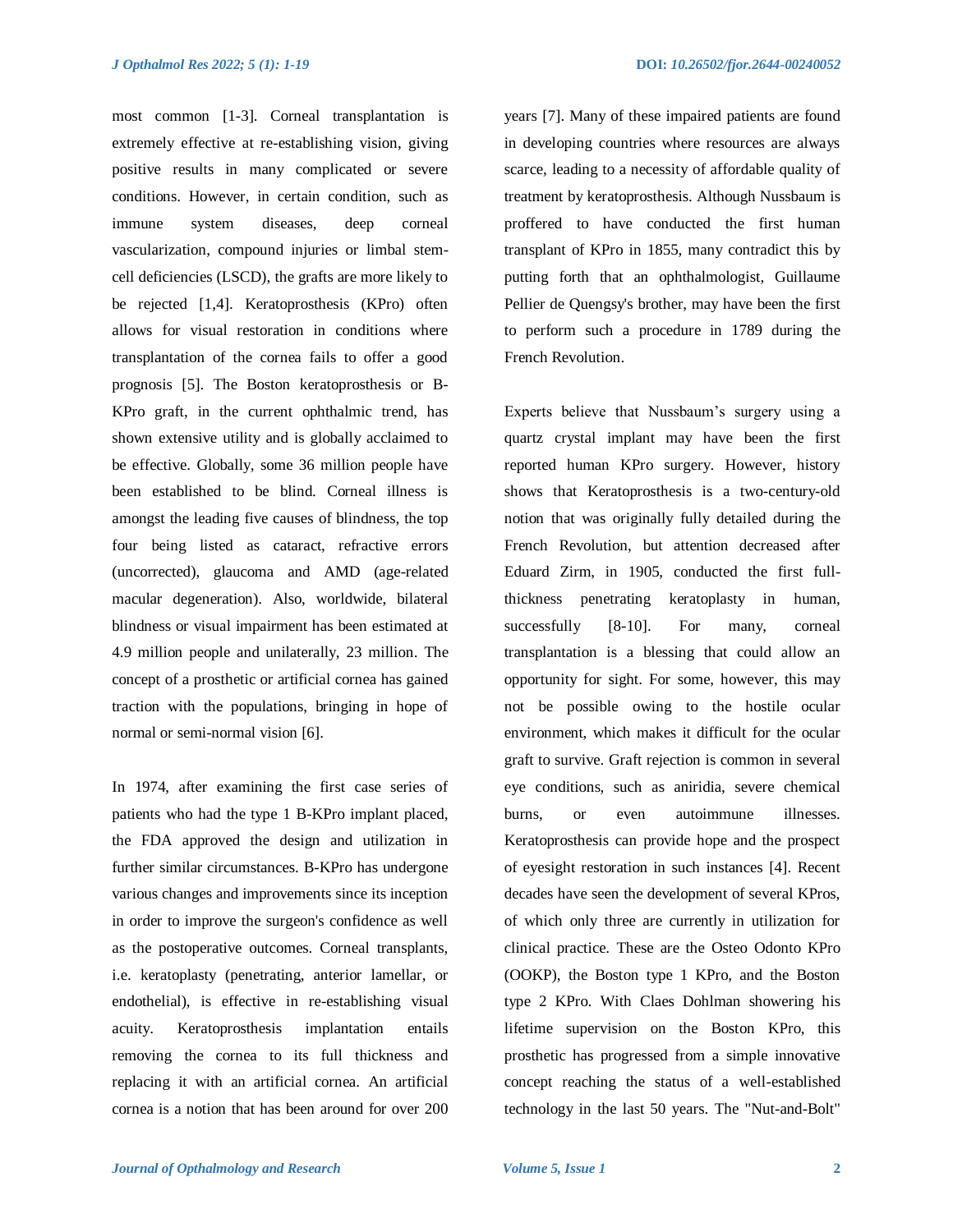design, also known as the screw design, has become redundant and no longer used. In the current transplant, a collar button design has been implemented with a snap-on, 2-piece architecture containing the donor corneal transplant sandwiched between two plates. A central opening in the donor cornea is passed by an optic stem on the front plate made of poly-methyl-methacrylate. The porous titanium back plate allows aqueous humor to supply the donor cornea with nutrients and hydration [11]. In the older versions, a second titanium ring was employed to lock the back plate, which is again not needed in the latest design. The device is sutured firmly into eye of the recipient during the corneal trephination, just as a penetrating corneal graft. Short duration topical steroids in addition to lifelong prophylactic antibiotic eye drops are typically given. It is necessary to indefinitely wear a soft contact lens as part of the postoperative treatment. The Boston KPro can be used mainly in eyes with appropriate blinking function (wet eyes) while in dry, nonblinking eyes, the modified OOKP is the alternative [12].

This device was given commercial FDA approval in 1992. From then on, its utility has steadily expanded over the past 20 years, not only in the United States but also worldwide. In Boston, MA, and other locations throughout the world, an active keratoprosthesis research program continues to foster device innovation [13-15]. The most often employed artificial cornea i.e. keratoprosthesis remains at present, the Boston Keratoprosthesis (KPro). It's a procedure for treating corneal disease that doesn't respond to regular penetrating keratoplasty (PKP) or corneal transplantation. The continuous research and subsequent advancements in design along with the insisted upon enhanced postoperative care have

delivered improved outcomes. This has catalyzed an exponential increase in the usage of the device in recent years [16-19].

# **2. Development and Advancement of the Boston KPro Type 1**

First introduced in the 1970s by Dr. Dohlman, the Boston Type I Keratoprosthesis is at present, the most commonly employed keratoprosthesis device, both in the US and globally. B-KPro boasts a collar button design, consisting of three parts: a front plate with an optical stem, a corneal allograft button and a back plate. Typically, the front and back plates are shaped using medical-grade PMMA (poly-methylmethacrylate). These sandwich a corneal graft and are secured with a titanium locking ring. Once the device assembly is complete, a partial-thickness trephination is done on the host cornea and full-thickness resection completed using curved corneal scissors. The keratoprosthesis is then secured to host tissue using interrupted or running sutures [1, 2, 13]. The power of the B-KPro is decided by two elements, namely, the radius of curvature of the optical surface (set at 3.5–3.7 mm central diameter) and the front plate (5mm central diameter).

The B-KPro can be availed in either a single standard pseudo-phakic power or an aphakic power at customized axial lengths (range 16–31 mm in increments of 1 mm). The front edge is refined during the manufacturing process carefully, in order to avoid the sensation of a foreign body ensuring a smooth blend between the poly-methyl-methacrylate and donor cornea. The central stem comprises an intraocular segment and a locking interface. The intraocular segment has a flat interface allowing the passage of light rays without bending. The locking interface secures the back plate. In the original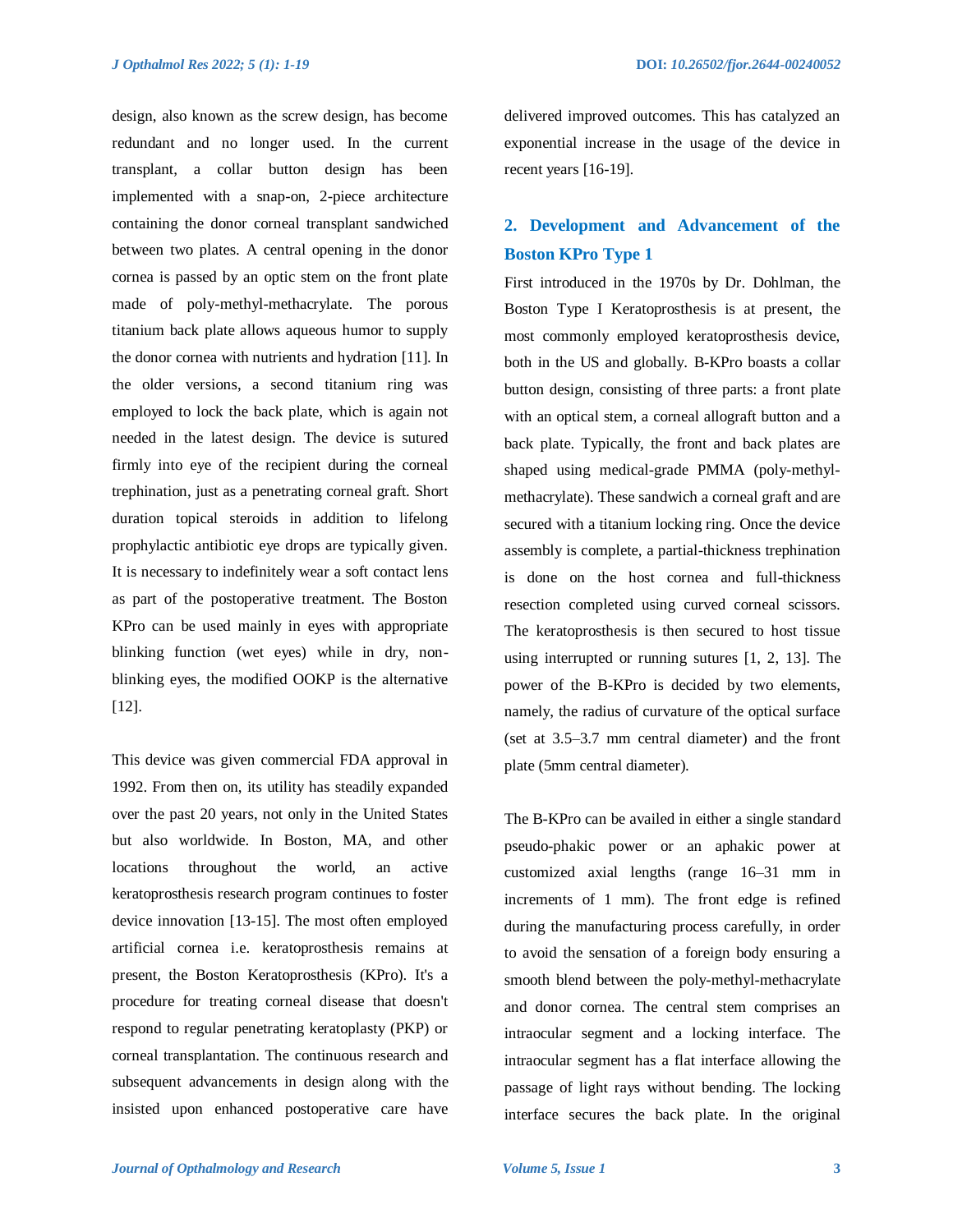design, two and a half turn threads were present for screwing the back plate in place. 2003 marked a turning point in the screws when a titanium locking ring was added to secure the back plate in position, thereby preventing later intraocular unscrewing of the plate [3, 4, 9, 12]. In 2007, another revolutionized newer stem having no threads was introduced. This thread less design was anticipated to eliminate corneal graft damage in the process of screwing, show easier application by the ophthalmic surgeons and bring about inexpensive manufacture of the device possible owing to the process of moulding rather than machining. The back plate has shown evolution and progress over the past two decades. Early cycles of the back plate comprised of a strong 8 mm PMMA. In any case, the tall frequency (over 50%) of sterile keratolysis watched with this show was thought to be auxiliary to diminished wholesome bolster from the fluid humor to the giver cornea. This driven perception brought about the improvement of a fenestrated back plate. Sixteen circular gaps (1.17 mm distance across each) in an 8.5 mm measured back plate and eight circular gaps (1.3 mm breadth each) in a 7.0 mm measured back plate were included to the plan permitting fluid to reach the join.

This alteration brought about in a diminish in keratolysis to roughly 10% of cases [20]. Right now, the back plate is accessible in two materials, the initial PMMA and more current titanium demonstrates. PMMA is a dormant and well-tolerated fabric with long-term secure intraocular utilize. Titanium too gives amazing tissue resistance in organic inserts and has numerous extraordinary properties, counting tall resistance to erosion, softness and quality. These characteristics permit the titanium back plate to be more slender (titanium back plate has an edge thickness of 0.25 mm compared to

0.8 mm central and 0.6 mm fringe thickness within the PMMA back plate).

Titanium is non-magnetic; hence patients can be subjected to attractive reverberation imaging. Besides, the titanium back plate can be colored through electrochemical anodization to progress cosmesis. In 2014, the click-on adaptation was presented counting a titanium backplate that clicks onto the stem without the required for a locking ring. At first, the most advantage of the titanium back plate was thought to be a decrease in retroprosthetic film (RPM) arrangement. Todani and colleagues detailed a diminished recurrence in RPM arrangement from 31.2% with the PMMA back plate to 13% with titanium at 6-month follow-up. Be that as it may, a case-matched control think about by Talati and colleagues detailed no statistically noteworthy contrast within the recurrence of outwardly critical RPM in titanium and PMMA back plate bunches at 12 months (35% and 30%, separately). Furthermore, Taniguchi and colleagues as of late detailed that not one or the other the fabric or the measure of the B-KPro back plate had a noteworthy effect on point life structures [21].

A minimal expense simulation of artificial cornea, named the Auro KPro, based on the same design is currently manufactured by Auro-lab in India [22, 23]. Although proof is still generally restricted, results seem similar to those of the B-KPro. The FDA propagated another B-KPro model in 2019: The Lucia keratoprosthesis. This plan decreased assembling expenses and allowed for a solitary titanium back plate 7.75 mm in width. Furthermore, the spiral petaloid shape of the back plate and anodization to earthy coloured shading assist with working on superficial appearance [22, 24].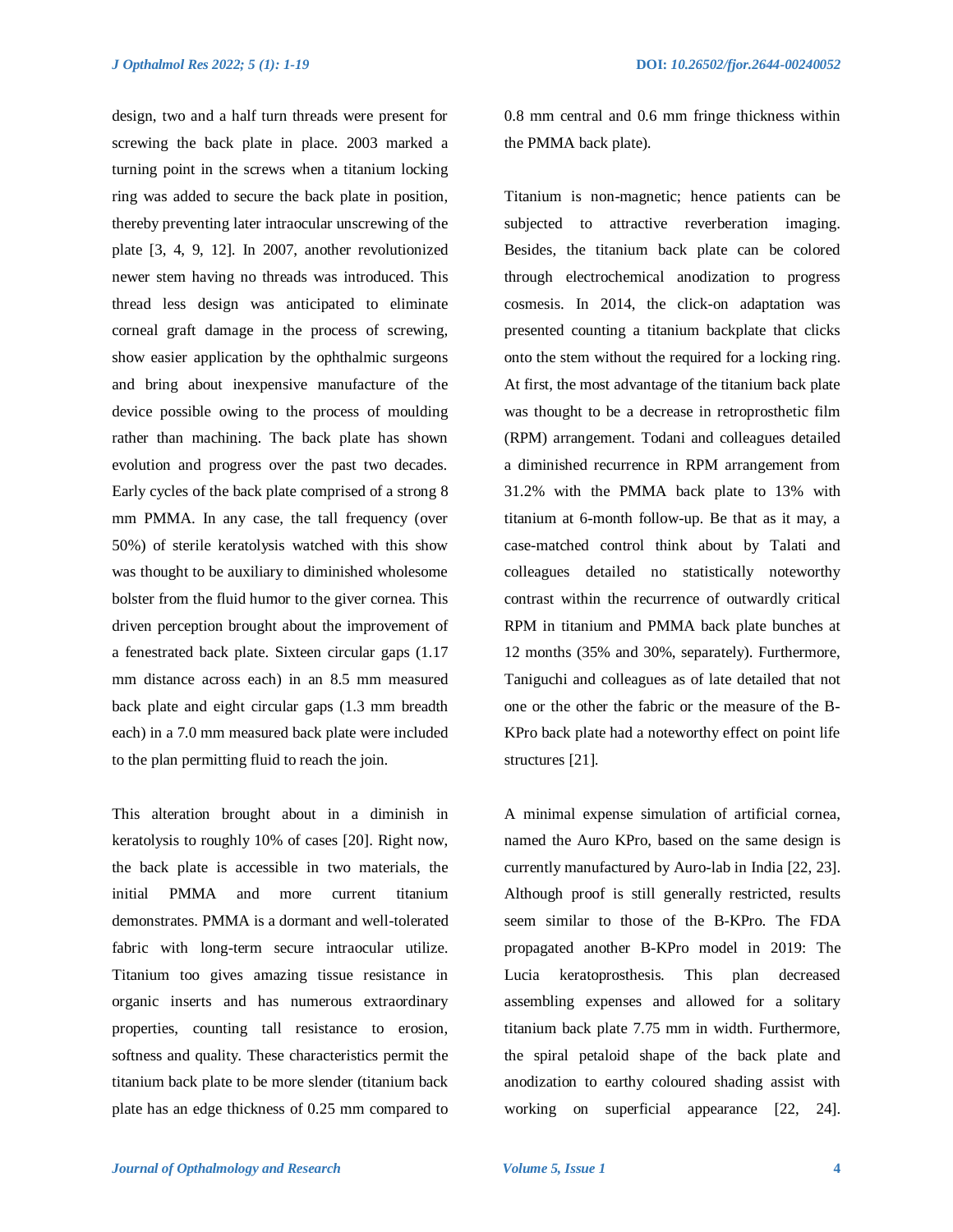Generally, patients who have a past filled with numerous bombed PKs are possibility for a keratoprosthesis relocate. Different signs incorporate serious keratitis or visual surface illness coming about because of limbal undifferentiated cell disappointment, for example, aniridia, Stevens-Johnson condition, visual cicatricial pemphigoid and substance injury [7, 20, 25]. The Boston Sort II Keratoprosthesis may be a comparable contraption with a more drawn out optic planning to reach out through an opening made within the upper eyelid. It is appeared for the foremost genuine cicatrizing visual surface malady [18, 26]. Current literature boasts plentiful retrospective studies exploring at the shortterm outcomes of Boston KPro surgeries. The general consensus is that the Boston KPro shows good visual outcomes, retention rates, and fewer complications. However, there is less evidence for medium-term (2– 5 years) and long-term (>5 years) effects as followup rarely extends up to or beyond 5 years. Accordingly, the goal of this study was to comprehensively investigate the Boston type 1 KPro's effectiveness by reporting on visual and retention findings over the years, from short term to long term, as well as to review its postoperative sequelae.

#### **3. Methodology**

#### **3.1 Search Strategy**

A systematic search strategy to identify and retrieve the relevant literature was developed, the components of the review specifically established as Boston keratoprosthesis, its indications, complications, visual outcomes and retention rate. A review of literature through PubMed, Science direct, and Google scholar databases using relevant medical subject heading terms (MeSH) such as "Boston Keratoprosthesis", "KPro" and "B-KPro" yielded around 455 results of which only 187 were relevant from 2015 to 2021. (Table 1, Fig 1). The searches were limited to studies published in English.

Of the 455 citations; the creators surveyed the abstracts of these articles and chosen 187 that tended to the B-KPro. Letters, publications, case reports, surveys, histopathology reports, and research facility considers were avoided from these abstracts, and 48 full-text articles were looked into for pertinence. Of these 48 articles, 15 met the consideration criteria based on think about plan and the number of eyes detailed within the think about. Review surveys were constrained to thinks about that included 10 eyes or more. The commentators were not veiled to the names of the distributions or their reviewers.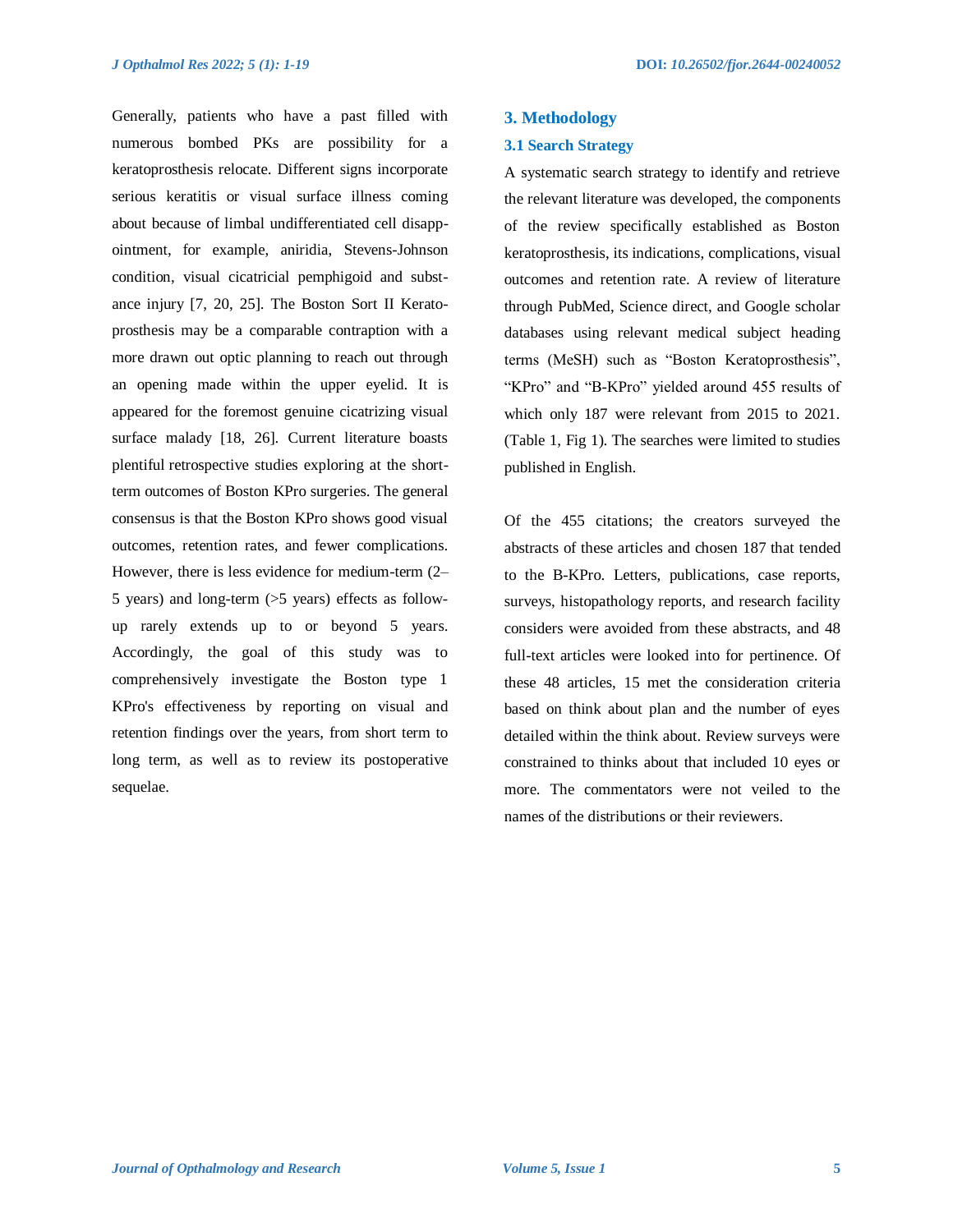

**Figure 1:** Prisma Review Flow Chart

## **3.2 Data Analysis and Findings**

Data was extracted using a specifically designed data extraction table (Table 1). The data groups analyzed

included the objective, settings, and sample, strategy and key findings.

**TABLE 1:** Summary of Studies Regarding Boston Keratoprosthesis

| <b>AUTHOR</b><br><b>YEAR/PLACE</b> | <b>OBJECTIVE</b>                                                                                                                           | <b>SETTINGS</b> | <b>METHODOOLGY</b>                                                                                                                                                    | <b>CONCLUSION</b>                                                                                         |
|------------------------------------|--------------------------------------------------------------------------------------------------------------------------------------------|-----------------|-----------------------------------------------------------------------------------------------------------------------------------------------------------------------|-----------------------------------------------------------------------------------------------------------|
| Touma et al[27]<br>2021 Canada     | To analyse the<br>results of Boston<br>keratoprosthesis<br>$(KPro)$ type I<br>implantation<br>between patients<br>who are<br>legally blind | Single centre   | Retrospective<br>comparative case series<br>Boston KPro type I<br>implantation 2008 -<br>2017<br>Patients divided into 2<br>groups based on the<br>preoperative best- | Improvement in<br>vision, with final<br><b>BCVA</b> being<br>superior in the<br>unilateral blind<br>group |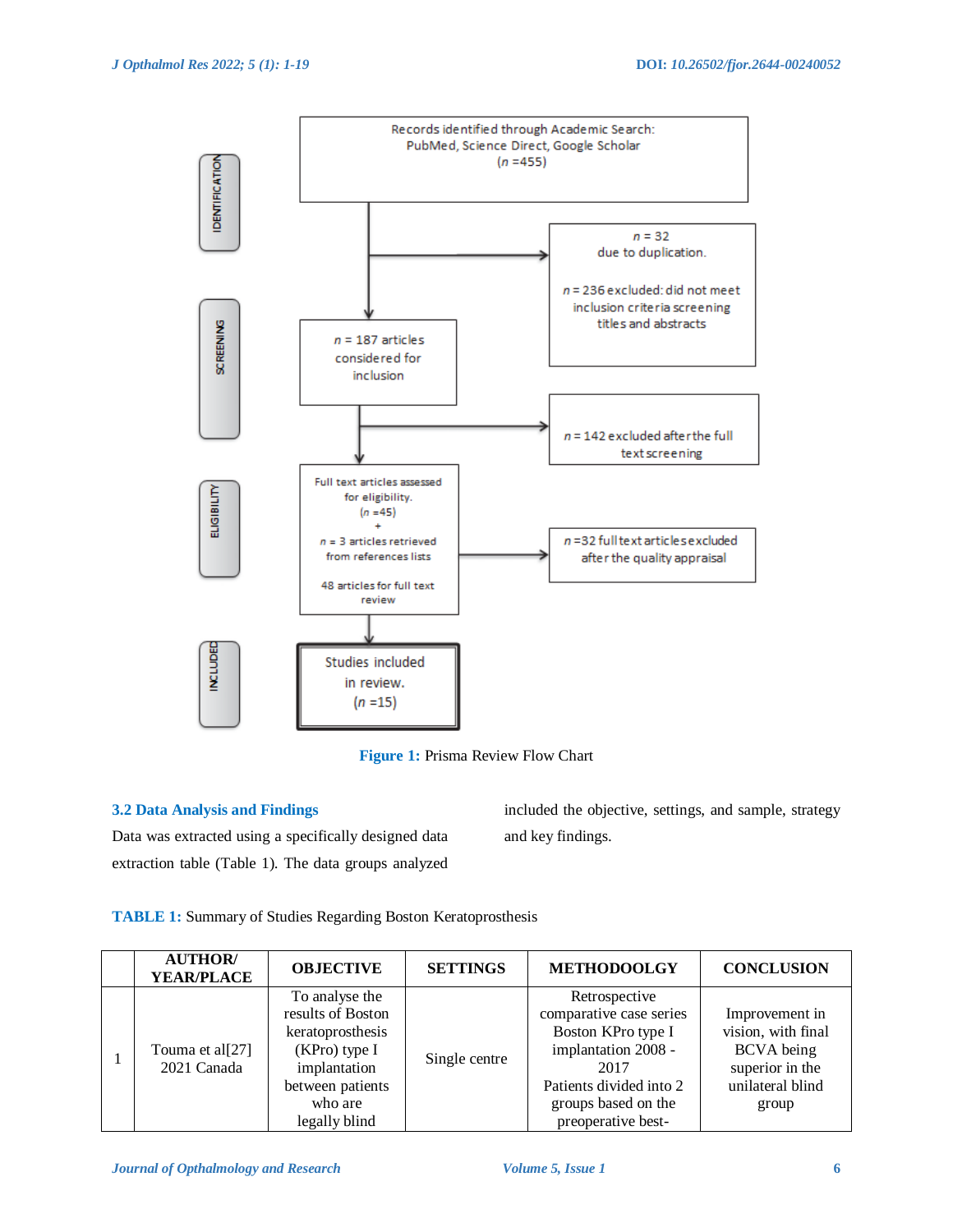|                |                                  | versus sighted in<br>the contralateral<br>eye.                                                                                                                                                                                      |               | corrected visual acuity<br>(BCVA) in the<br>contralateral eye: group<br>I ( $>20/200$ ) and group II<br>(20/200).                                                                                                                                                                                                                                            |                                                                                                                                                                                                    |
|----------------|----------------------------------|-------------------------------------------------------------------------------------------------------------------------------------------------------------------------------------------------------------------------------------|---------------|--------------------------------------------------------------------------------------------------------------------------------------------------------------------------------------------------------------------------------------------------------------------------------------------------------------------------------------------------------------|----------------------------------------------------------------------------------------------------------------------------------------------------------------------------------------------------|
| $\overline{2}$ | Nayman et al [28]<br>2021 Canada | To analyse long-<br>term outcomes<br>of primary versus<br>secondary (post<br>graft failure)<br><b>Boston</b><br>keratoprosthesis<br>type 1 (KPro)<br>implantation                                                                   | Single centre | Retrospective study<br>using medical records of<br>patients having<br>undergone<br>KPro implantation<br>between 2008 and 2017<br>with preoperative<br>Snellen BCVA of<br>$\leq$ 20/100 and minimum 5<br>years follow-up                                                                                                                                      | Primary KPro<br>yielded favourable<br>long-term visual<br>outcomes but had<br>more complications<br>and lower<br>retention rates than<br>secondary KPro.                                           |
| 3              | Takashi et al [29]<br>2020 Japan | To analyse<br>retention and<br>visual outcomes of<br><b>B-KPro vs PKPs</b><br>in a 5year period,<br>and the<br>complications<br>thereof.                                                                                            | Multi-centre  | Retrospective study in<br>Patients who underwent<br>B-KPro or PKP in a five<br>year period                                                                                                                                                                                                                                                                   | B-KPro implantation<br>is effective and safe<br>for Japanese patients,<br>given the reported<br>improvements in<br>visual acuity and low<br>rates of<br>complications                              |
| $\overline{4}$ | Moshiri et al [30]<br>2019 USA   | To determine the<br>spectrum of retinal<br>complications<br>(RCs)                                                                                                                                                                   | Single centre | Retrospective<br>Study of All records of<br>patients who received a<br>type 1 B-KPro from Jan<br>2004 to Dec 201                                                                                                                                                                                                                                             | Long-term visual<br>outcomes in eyes<br>may depend on<br>maintaining a<br>healthy posterior<br>pole.                                                                                               |
| 5              | Fung et al [31]<br>2018 Canada   | To report<br>outcomes and<br>complications of<br>Boston type 1<br>keratoprosthesis<br>$(B-KPro)$<br>implantation in<br>children.                                                                                                    | Multi-centre  | <b>Retrospective Records</b><br>reviewed for Data on<br>preoperative<br>characteristics, surgical<br>procedure(s) performed,<br>and postoperative<br>outcomes. All children<br>16 years of age or<br>younger who underwent<br>KPro surgery between<br>January 2010 and<br>November 2014.                                                                     | Substantially greater<br>rate of<br>complications,<br>greater chance of<br>device failure, and<br>worse visual<br>outcomes than in<br>adults and is thus not<br>recommended for<br>use in children |
| 6              | Lee et al [32]<br>2017 USA       | To analyse the<br>long-term visual<br>outcomes and<br>complications after<br><b>Boston</b><br>keratoprosthesis<br>type II<br>implantation in the<br>largest single-<br>centre case series<br>with the longest<br>average follow-up. | Single centre | Retrospective review of<br>consecutive clinical case<br>series Between January<br>1992 and April 2015 at<br>the all patients wo had<br>keratoprosthesis type II<br>implanted by 2<br>surgeons. For each eye,<br>data were collected and<br>analyzed on the<br>preoperative<br>characteristics,<br>intraoperative<br>procedures, and<br>postoperative course. | The Boston<br>keratoprosthesis type<br>II is a viable option<br>to salvage vision in<br>patients with poor<br>prognosis for other<br>corneal procedures.                                           |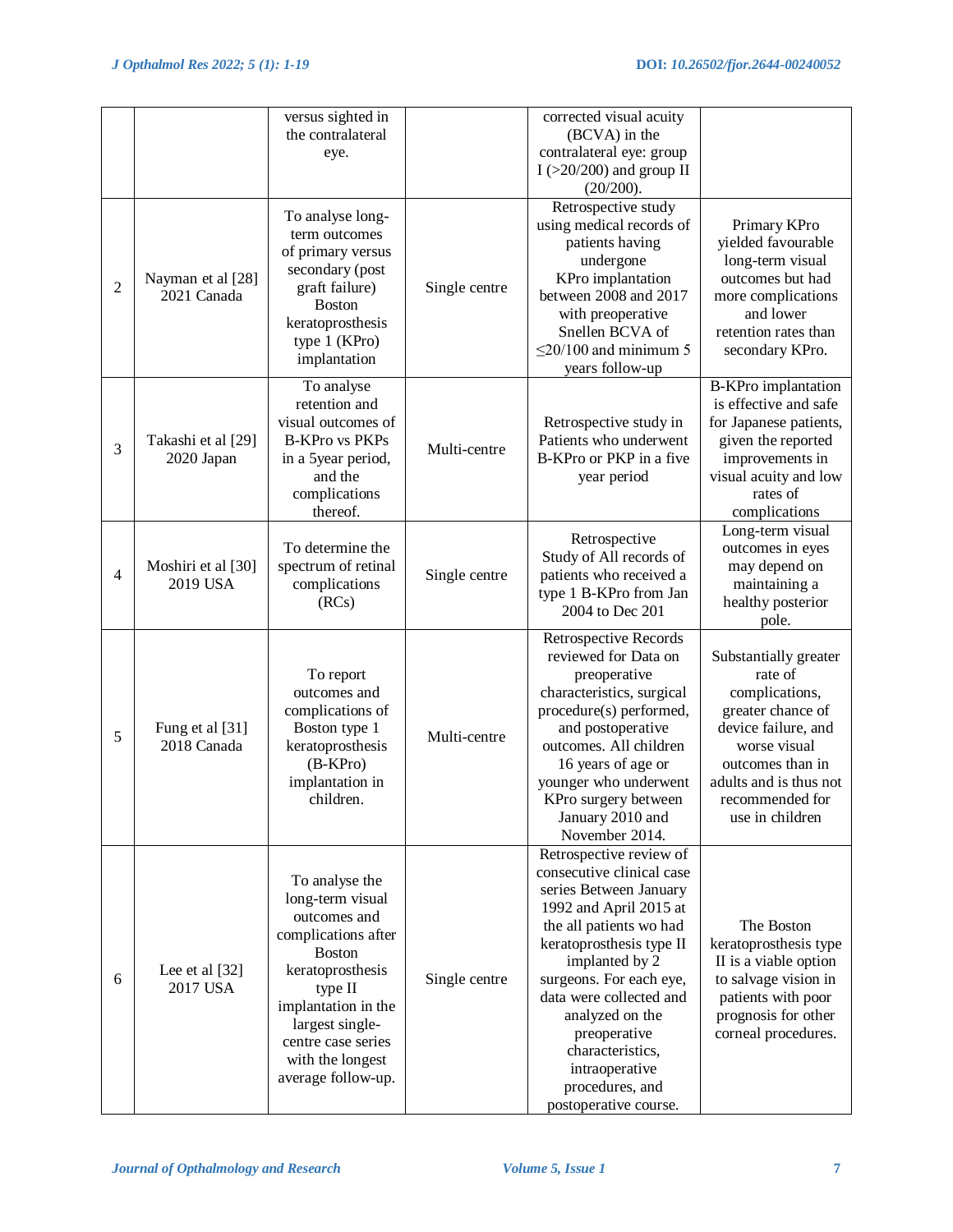| $\tau$  | Homayounfar et al<br>2017 [33] USA                          | outcomes of<br>Boston type I<br>keratoprosthesis<br>implanted in<br>elderly patients.                                                                                                          | Single centre | Retrospective case series<br>on patients 75 years or<br>older between 1 January<br>2007 and 31 December<br>2012.                                                        | Effective modality in<br>corneal blindness in<br>elderly patients.<br>Failure to restore or<br>maintain ambulatory<br>vision was typically<br>due to non-corneal<br>comorbidities, often<br>unrelated to the<br>keratoprosthesis.                                                                                                                                       |
|---------|-------------------------------------------------------------|------------------------------------------------------------------------------------------------------------------------------------------------------------------------------------------------|---------------|-------------------------------------------------------------------------------------------------------------------------------------------------------------------------|-------------------------------------------------------------------------------------------------------------------------------------------------------------------------------------------------------------------------------------------------------------------------------------------------------------------------------------------------------------------------|
| $\,8\,$ | Aravena et al [34]<br>2016 Chile                            | To analyse the<br>long-term<br>outcomes of the<br>Boston type I<br>keratoprosthesis<br>(KPro) in the<br>management of<br>limbal stem cell<br>deficiency<br>(LSCD).                             | Single centre | Retrospective review of<br>KPro procedures<br>performed by a single<br>surgeon from May 1,<br>2004, to January 1,<br>2015.                                              | Significant<br>improvement in<br><b>BCVA</b> in the<br>majority of eyes with<br>LSCD through 5<br>years after surgery,<br>with better visual<br>outcomes than eyes<br>without LSCD.                                                                                                                                                                                     |
| 9       | Salvaldor-Culla et<br>al [35] 2016<br>Dominican<br>Republic | To analyze the<br>long-term results<br>in visual acuity<br>(VA), retention,<br>and complications<br>of patients who<br>had Boston<br>keratoprosthesis<br>type 1 after ocular<br>chemical burns | Single centre | Retrospective<br>review of 42 eyes from<br>36 patients who had B-<br>Kpro type 1<br>implantation after severe<br>ocular burn<br>between April 2006 and<br>October 2014, | Strict control of the<br>postoperative<br>complications is<br>necessary for long-<br>term success.                                                                                                                                                                                                                                                                      |
| 10      | Gu et al [36] 2016<br>China                                 | to analyse clinical<br>outcomes<br>(functional and<br>anatomic) of B-<br>KPro after severe<br>chemical burns                                                                                   | Single centre | Retrospective<br>19 patients that<br>sustained severe<br>chemical injuries were<br>studied from May 2009<br>and June 2015.                                              | postoperative VA<br>declined with the<br>development of<br>complications, and<br>ocular surface<br>disorders caused by<br>the chemical burns<br>were associated with<br>a greater incidence<br>of KPro retention<br>failure. The retention<br>rate was comparable<br>in patients using<br>ipsilateral autologous<br>corneal tissue with<br>allograft corneal<br>tissue. |
| 11      | Goins et al [37]<br>2016 USA                                | To determine the<br>visual outcomes,<br>device retention,<br>and complications<br>after Boston type 1<br>keratoprosthesis<br>(KPro-1) device<br>implantation.                                  | Single centre | Retrospective<br>Comprehensive review<br>of every case of KPro-1<br>implantation at a tertiary<br>eye care centre.                                                      | Satisfactory visual<br>outcomes and<br>excellent device<br>retention in a<br>majority of cases.<br>However, serious<br>postoperative<br>complications are<br>common and may<br>compromise the final                                                                                                                                                                     |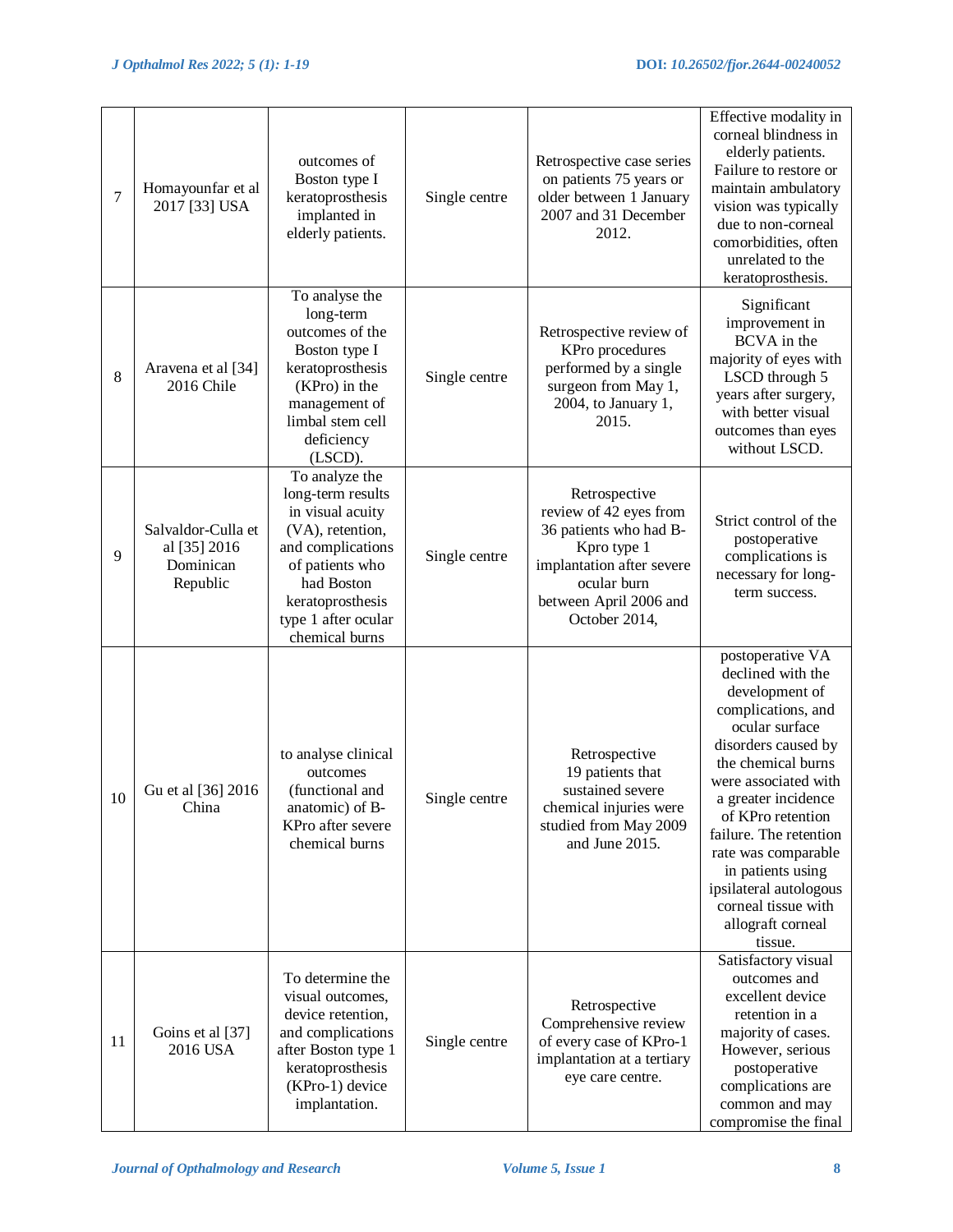|    |                                    |                                                                                                                                                                  |                 |                                                                                                                                                                  | visual result.                                                                                                                                                                                  |
|----|------------------------------------|------------------------------------------------------------------------------------------------------------------------------------------------------------------|-----------------|------------------------------------------------------------------------------------------------------------------------------------------------------------------|-------------------------------------------------------------------------------------------------------------------------------------------------------------------------------------------------|
| 12 | Noel et al [38]<br>2016 Canada     | To analyse the<br>outcomes                                                                                                                                       | Single centre   | Retrospective<br>review of all Kpro<br>procedures between<br>June 2008 and July<br>2013.                                                                         | Kpro improves VA<br>in a majority of<br>cases, and is a viable<br>option for a poor<br>prognosis in<br>traditional<br>penetrating<br>keratoplasty.                                              |
| 13 | Rishi et al [39]<br>$2016$ India   | To describe the<br>spectrum of<br>vitreoretinal<br>complications in<br>eyes with Boston<br>keratoprosthesis<br>type I and evaluate<br>the treatment<br>outcomes. | Single centre   | Retrospective<br>Interventional case<br>series from April 2003<br>to December 2013 and<br>developed vitreoretinal<br>complications.                              | Vitreoretinal<br>complications can be<br>managed by<br>appropriate<br>intervention in such<br>eyes with<br>encouraging<br>anatomical and<br>functional results.                                 |
| 14 | Lee et al $[40]$<br>2015 USA       | To review the<br>published<br>literature on safety<br>and outcomes of<br>the Boston type I<br>keratoprosthesis                                                   | SLR multicentre | Retrospective;<br>peer-reviewed literature<br>searched in PubMed and<br>the Cochrane Library in<br>December 2012, July<br>2013, and January 2014                 | The device improves<br>vision in cases of<br>severe corneal<br>opacification that<br>were not amenable to<br>corneal<br>transplantation using<br>human cadaveric<br>keratoplasty<br>techniques. |
| 15 | Duignan et al [41]<br>2015 Ireland | To evaluate the<br>outcomes of the<br>type-I and type-II<br><b>Boston</b><br>keratoprostheses                                                                    | Single centre   | Retrospective; hart<br>review of<br>keratoprosthesis<br>implantations carried out<br>in our institution from<br>November 2002 to<br>March 2014 was<br>performed. | Excellent visual<br>acuity and retention<br>outcomes for the<br>long-term stability of<br>type-I and type-II<br>BKpo for patients in<br>whom a traditional<br>graft is likely to fail.          |

 $BCVA = best-corrected visual acuity, RCs = retinal complications, LSCD = limbal stem cell deficiency$ 

These studies were further analyzed in depth in terms of the indications for the keratoprosthesis, the visual outcomes both long term and short term, the safety of the implant, its complications (if any) and also the satisfaction of the patients receiving the treatment.

# **4. RESULTS**

The Boston keratoprosthesis was once thought of as a last resort surgery. Currently, commonly used, with its modified enhancements in design, selection of patients and quality of care postoperatively. The use of B-KPro has been well accepted in the cases of failed PKP; aniridia; as well as ocular trauma including chemical burns, herpes keratitis, corneal dystrophies and so on [32, 42]. Table 2 show the various indications, outcomes and the retention rates of the Keratoprosthesis over a period of 6 years from 2015, to 2021. With more than 1000 eyes analysed over 15 studies, the mean retention rate was found at around 78%. Most studies indicated that the visual acuity improves to 20/200 or better. The single study with pediatric population showed that the outcomes in children were not as in adults. Children have low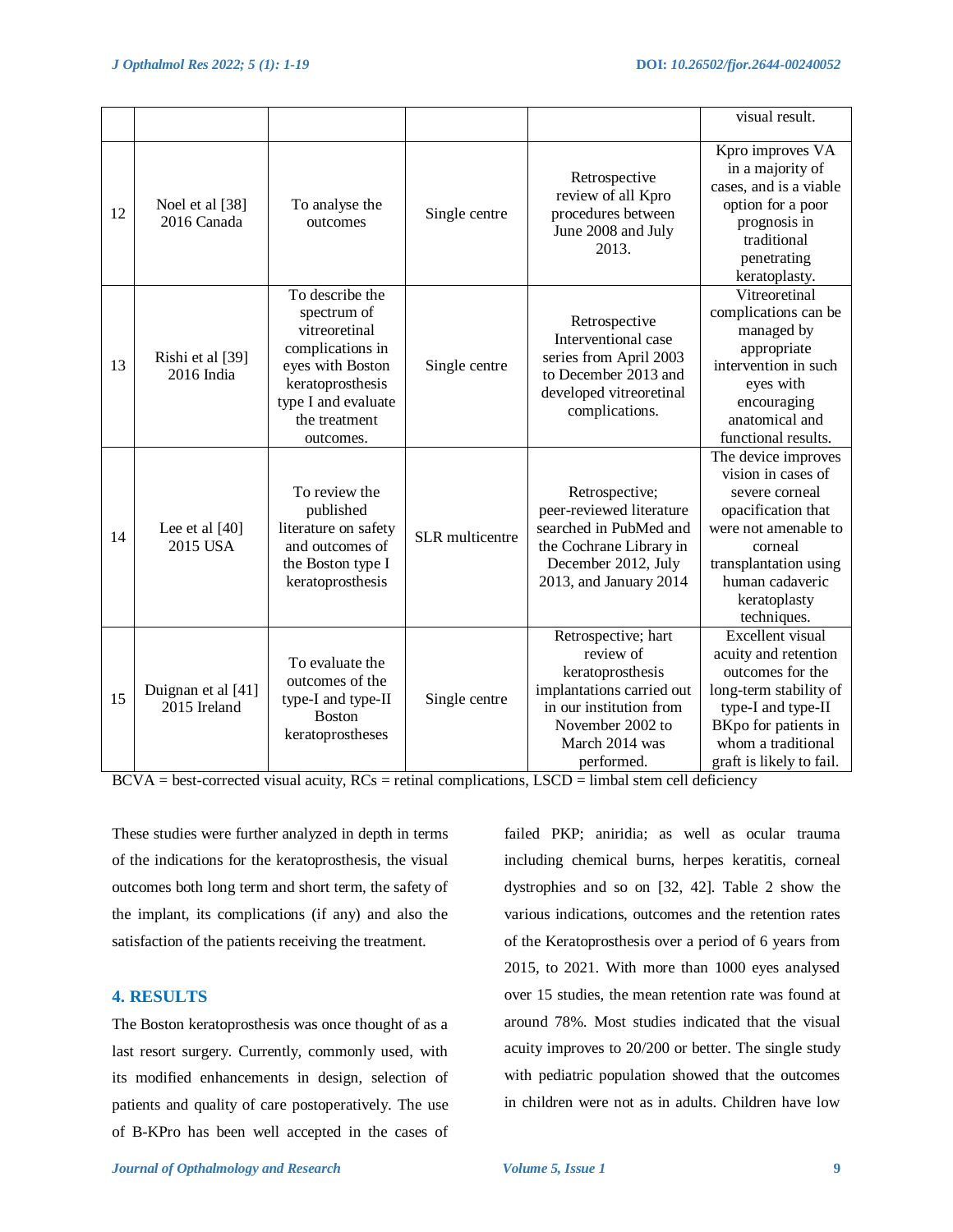outcome with keratoprosthesis and they showed more complications.

| <b>TABLE 2:</b> Studies Discussing the Indications, Visual Outcomes and Retention Rates of Keratoprosthesis |  |  |
|-------------------------------------------------------------------------------------------------------------|--|--|
|-------------------------------------------------------------------------------------------------------------|--|--|

|                | <b>AUTHOR</b>                          | <b>NUMBER OF</b><br><b>EYES</b>                                                                                               | <b>INDICATIONS</b>                                                                                                                                                                                            | <b>FOLLOW</b><br><b>UP</b> (months) | <b>VISUAL</b><br><b>OUTCOMES</b>                                                                                                                                                    | <b>RETENTION</b><br><b>RATE</b>                                                 |
|----------------|----------------------------------------|-------------------------------------------------------------------------------------------------------------------------------|---------------------------------------------------------------------------------------------------------------------------------------------------------------------------------------------------------------|-------------------------------------|-------------------------------------------------------------------------------------------------------------------------------------------------------------------------------------|---------------------------------------------------------------------------------|
| 1              | Touma et al<br>[27] 2021<br>Canada     | visual acuity<br>(BCVA) in the<br>contra-lateral eye:<br>group $I$ (>20/200)<br>$-56$ eyes<br>group II (20/200)<br>$-53$ eyes | Aniridia<br>Post infectious<br>scarring<br>Trauma                                                                                                                                                             | Na                                  | 50/56 eyes<br>$(89.3\%)$ in group<br>I achieved a<br>visual acuity<br>20/200 compared<br>with 37/53 eyes<br>$(69.8\%)$ in group<br>П.                                               | 73.9% -77.1%                                                                    |
| $\overline{2}$ | Nayman et<br>al [28]<br>2021<br>Canada | 40 -primary<br>42 -secondary                                                                                                  | Primary- Aniridia<br>(48%)<br>Secondary-<br>Endothelial<br>disease (24%)                                                                                                                                      | $59.6 \pm 2.3$<br>months            | Mean BCVA was<br>similar<br>between groups<br>at 5 years<br>(logarithm of<br>minimal angle<br>resolution<br>$1.3 \pm 0.8$ in the<br>primary group vs<br>$1.5 \pm 0.8$<br>$p<0.05$ ) | Primary $-70%$<br>$Secondary -$<br>$(91\%)$                                     |
| 3              | Takashi et<br>al [29]<br>2020 Japan    | NA                                                                                                                            | <b>NA</b>                                                                                                                                                                                                     | At 5 years<br>post-op               | $BCVA \ge 20/200$<br>with B-KPro than<br>those with PKP<br>(80.0% vs.<br>$17.6\%; P = 0.03)$                                                                                        | <b>B-KPro</b><br>$(100\%)$ and<br>PKP (26%) at<br>5 years post-op<br>(P < 0.01) |
| $\overline{4}$ | Moshiri et<br>al [30]<br>2019 USA      | 36                                                                                                                            | Aniridic<br>keratopathy,<br>bullous<br>keratopathy,<br>failed corneal<br>grafts, corneal<br>chemical injury,<br>Stevens-Johnson<br>syndrome,<br>corneal melt,<br>graft-versus-host<br>disease, and<br>trauma. | AV 53.8<br>months                   | Post op BCVA<br>$\geq$ 20/200 in group<br>with RC (20<br>eyes) - 10% and<br>NRC (16 eyes) -<br>44%<br>Rest - no LP                                                                  | <b>NA</b>                                                                       |
| 5              | Fung et al<br>[31] 2018<br>Canada      | 11                                                                                                                            | Prior donor graft<br>failure $(45%)$<br>(mostly for<br>corneal opacity<br>or aniridia)                                                                                                                        | Post-op $(6.5-$<br>85.0 months)     | <b>BCVA</b> of 20/400<br>retained in 2<br>eyes. 5 lost light<br>perception                                                                                                          | 36.40%                                                                          |
| 6              | Lee et al<br>[32] 2017<br><b>USA</b>   | 48                                                                                                                            | Stevens-Johnson<br>syndrome<br>$(41.7\%)$<br>mucus membrane<br>pemphigoid<br>(41.7%)                                                                                                                          | (6moths to<br>20years)              | Post-op BCVA<br>$\geq$ 20/200 (37.5%)<br>and BCVA<br>$\geq$ 20/100 (33.3%)                                                                                                          | 50%                                                                             |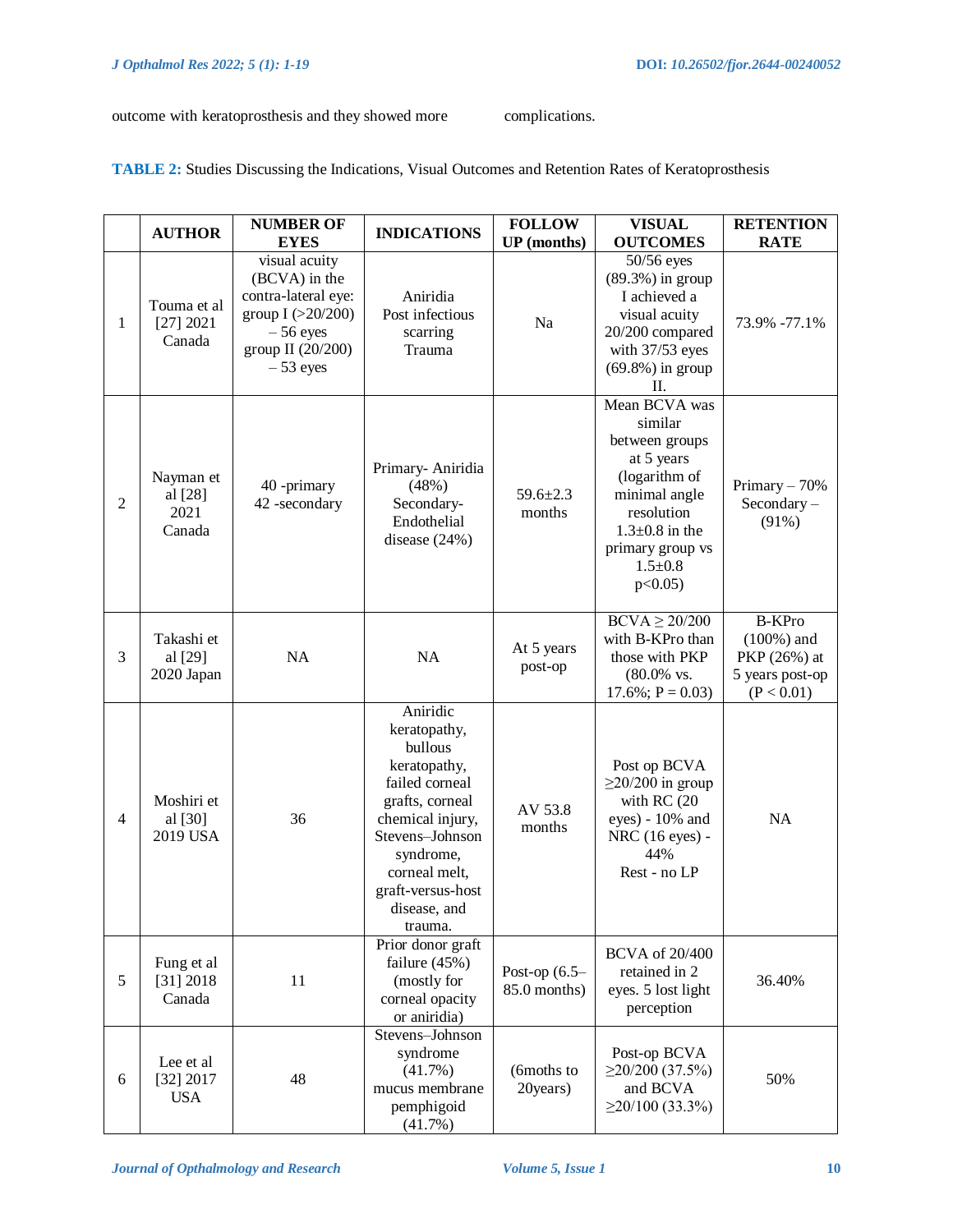| $\tau$ | Homayounf<br>ar et al<br>2017 [33]<br><b>USA</b>                | 44                         | Corneal graft<br>failure $(52.3\%)$<br>corneal scar<br>$(18.2\%)$<br>limbal stem cell<br>dysfunction<br>$(18.2\%)$      | AV $27.5 \pm 0$<br>months   | 82% had<br>immediate Post<br>op BCVA of<br>$\geq$ 20/200<br>45.5% retained at<br>last follow up                                                                                           | 88.90%       |
|--------|-----------------------------------------------------------------|----------------------------|-------------------------------------------------------------------------------------------------------------------------|-----------------------------|-------------------------------------------------------------------------------------------------------------------------------------------------------------------------------------------|--------------|
| 8      | Aravena et<br>al [34]<br>2016 Chile                             | 54 - LSCD 95 -<br>Non LSCD | Failed corneal<br>transplant<br>LSCD (25.9%)<br>Non LSCD<br>$(95.8\%)$<br>Primary causes<br>$LSCD - (74.2%)$            | AV $37.1 \pm 0$<br>months   | At 1 year, CDVA<br>$\geq 20/200$<br>achieved by<br>LSCD-                                                                                                                                  | <b>NA</b>    |
| 9      | Salvaldor-<br>Culla et al<br>[35] 2016<br>Dominican<br>Republic | 42                         | Chemical burns                                                                                                          | AV $40.2\pm$<br>24.4 months | 68.6%<br>Patients had VA<br>of $\geq$ 20/200 after<br>2-years<br>76.9% of 13<br>patients had VA<br>of $\geq$ 20/200 at 5<br>years                                                         | 91.40%       |
| 10     | Gu et al<br>$[36]$ 2016<br>China                                | 19                         | Chemical burns                                                                                                          | AV 41.3 $\pm$<br>5.5 months | 89.4% Achieved<br><b>BCVA 20/200</b><br>atleast once<br>36.8% achieved<br><b>BCVA 20/200</b><br>till last follow up                                                                       | 73.60%       |
| 11     | Goins et al<br>[37] 2016<br><b>USA</b>                          | 75                         | Primary causes                                                                                                          | AV<br>41.4months            | Post op BCVA<br>20/428                                                                                                                                                                    | 85.30%       |
| 12     | Noel et al<br>$[38]$ 2016<br>Canada                             | 44                         | Failed corneal<br>transplantation<br>(70%)                                                                              | $AV 21 \pm 12$<br>months    | Post-op BCVA:<br>20/400 (range<br>$20/30$ to<br>NLP)                                                                                                                                      | 95.50%       |
| 13     | Rishi et al<br>$[39]$ 2016<br>India                             | 45                         | Silicone-oil<br>induced<br>keratopathy<br>(35%)<br>Chemical injury<br>(31%)<br>Repeat corneal<br>graft failure<br>(22%) | 28 months                   | Mean<br>preoperative<br>visual acuity<br>improved from<br>$1.84 \pm 0.89$<br>logMAR to 1.5 $\pm$<br>$0.87 \log MAR$ (P<br>$= 0.01$ )                                                      | NA           |
| 14     | Lee et al<br>$[40]$ 2015<br><b>USA</b>                          | 2176                       | NA                                                                                                                      | $(6-47)$<br>months)         | Post-op BCVA<br>of 9 articles<br>reported $\geq$ 20/400<br>$(45\% - 89\%)$<br>eyes)<br>5 articles<br>reported $\geq$ 20/50<br>$(43\% - 69\%$<br>eyes)<br>$\geq$ 20/50 (11% –<br>39% eyes) | $65 - 100\%$ |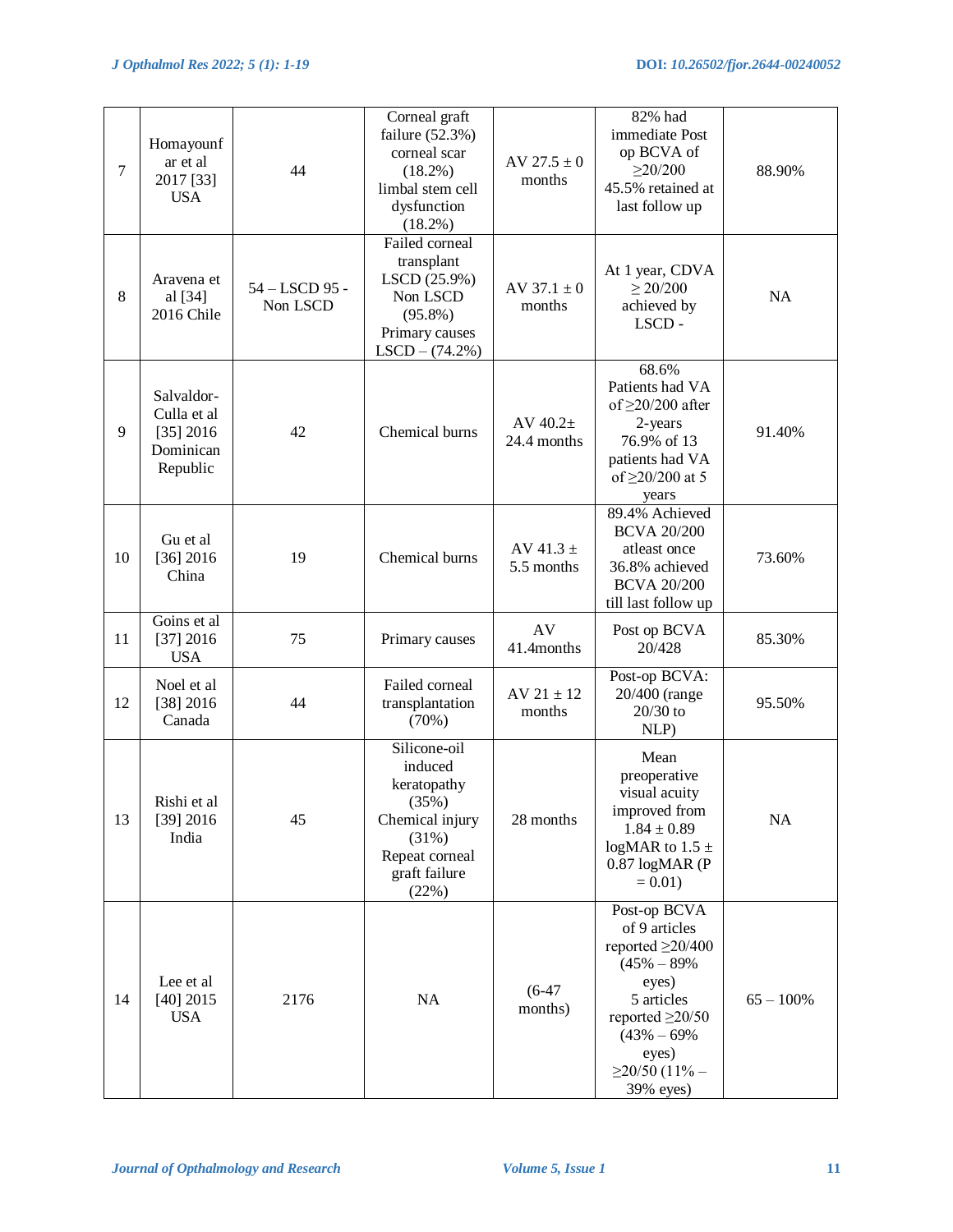| 15 | Duignan et<br>al [41]<br>2015<br>Ireland | 34 | Primary $(67.6\%)$<br>Previous failed<br>graft (32.4%) | $42 \pm 31$<br>months | Pre-operative<br>mean VA:<br>$20/1205$ (does<br>not<br>include 48% of<br>eyes with HM or<br>$LP$ vision)<br>Final mean VA:<br>20/150 | 80.60% |
|----|------------------------------------------|----|--------------------------------------------------------|-----------------------|--------------------------------------------------------------------------------------------------------------------------------------|--------|
|----|------------------------------------------|----|--------------------------------------------------------|-----------------------|--------------------------------------------------------------------------------------------------------------------------------------|--------|

 $BCVA = best-corrected$  visual acuity,  $RC = Retinal$  complications,  $NRC = No$  retinal complications,  $LP = Light$ perception, LSCD = limbal stem cell deficiency, AV = Average, NA = Not Available.

Whereas most cases showed a positive long-term outcome with the Boston keratoprosthesis, many cases showed a side effect, with several complications in the long run. As Table 3 show, the most commonly seen anterior segment complications were Retro prosthetic membrane (45.93%), Glaucoma (21.16%), Infectious keratitis (17.31%) and corneal melt/necrosis (20.33%).

|  |  | <b>TABLE 3:</b> Studies Discussing the Anterior Segment Complications of Boston Keratoprosthesis |
|--|--|--------------------------------------------------------------------------------------------------|
|  |  |                                                                                                  |

| <b>AUTHOR</b>                          | Retroprosthetic<br>membrane | <b>Glaucoma</b>                   | <b>Infectious</b><br>keratitis | <b>Corneal melt/necrosis</b>           |
|----------------------------------------|-----------------------------|-----------------------------------|--------------------------------|----------------------------------------|
| Touma et al                            | Group 1-30.4%               | Group 1-17.9%                     | Group 1-21.4%                  | Group 1 -12.5%                         |
| $[27]$                                 | Group 2 -47.2 %             | Group 2 -17 %                     | Group 2 - 7.5%                 | Group 2 -18.9%                         |
|                                        | Total $-38.5%$              | Total $-17.4%$                    | Total $-14.6%$                 | Total $-15.5%$                         |
| Nayman et al                           | Primary $-45%$              | 35%                               |                                |                                        |
| $[28]$<br>2021                         | Secondary $-36%$            |                                   | 19%                            |                                        |
| Canada                                 |                             |                                   |                                |                                        |
| Takashi et al<br>$[29]$<br>2020        | 88.9%                       | 11.1%                             | 33.3%                          |                                        |
| Moshiri et al<br>$[30]$<br>2019        | 28%                         |                                   |                                |                                        |
| Fung et al [31]<br>2018                | 81%                         | All had preop<br>glaucoma         | 27.2%                          | 45.5%                                  |
| Lee et al $[32]$<br>2017<br><b>USA</b> | 60.4%                       | 27.1% (progression)<br>8.3% (New) |                                |                                        |
| Homayounfar<br>et al<br>2017 [33]      | 45.5%                       | 9.1%                              | 9.1%                           | 9.1%                                   |
| Salvaldor-Culla<br>et al [35]<br>2016  | 11.9%                       | 33.3%                             | $\overline{a}$                 | 31%<br>Extrusion (secondary) –<br>9.5% |
| Gu et al $[36]$<br>2016                | 52.6%                       | 31.5%                             | $\blacksquare$                 | 26.3%                                  |
| Goins et al [37]<br>2016               | 33.3%                       |                                   | 16%                            |                                        |
| Noel et al [38]<br>2016                | 52%                         | 23% (new)<br>7% (progression)     | 2%                             | 11%                                    |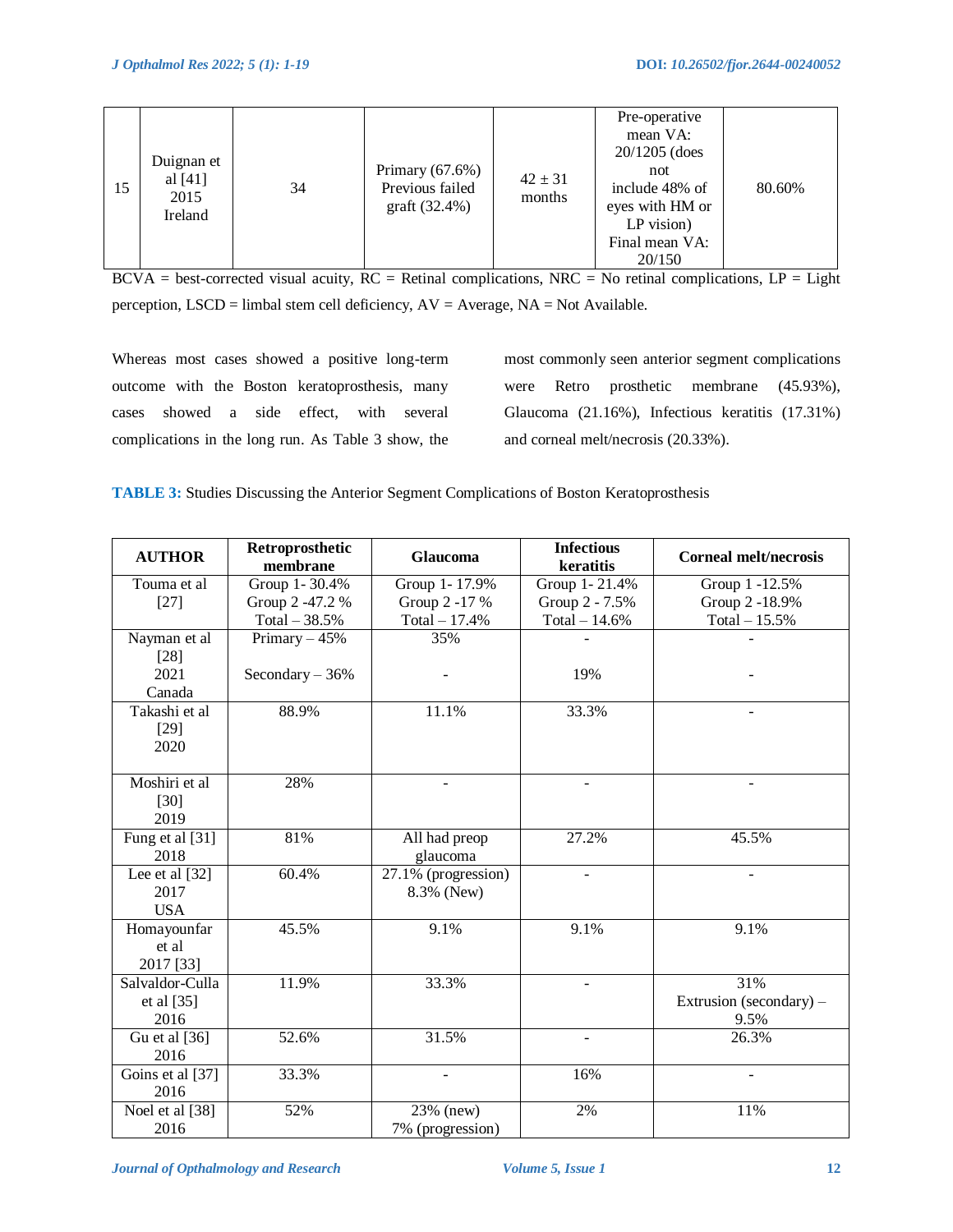| Rishi et al [39]<br>2016        | 24%         |                                            |       |
|---------------------------------|-------------|--------------------------------------------|-------|
| Lee et al $[40]$<br>2015        | $30\pm19\%$ | <b>Elevated IOP</b><br>$(27.5 \pm 18.1\%)$ |       |
| Duignan et al<br>$[41]$<br>2015 | 52.9%       | 17.6%                                      | 14.7% |

The commonly seen posterior segment complications with the Boston keratoprosthesis across the fifteen studies were Retinal detachment (15.23%), Endophthalmitis (11.85%), Epiretinal membrane (10%) Cystoid Macula Edema (10%) Sterile vitritis(6.26%) Choroidal detachment (5.43%) Hypotony (22%) and others such as posterior capsule opacification and extrusion of device. See Table 4.

| <b>AUTHOR</b>                          | Retinal<br>detachme<br>nt                                       | Endopht<br>halmitis                                            | <b>Epiretinal</b><br>membrane                                | Cystoid<br><b>Macula</b><br><b>Edema</b>                         | <b>Sterile</b><br>vitritis                                  | Choroi<br>dal<br>detach<br>ment | <b>Vitreous</b><br><b>Haemor</b><br>rhage | <b>Others</b>                                                                 |
|----------------------------------------|-----------------------------------------------------------------|----------------------------------------------------------------|--------------------------------------------------------------|------------------------------------------------------------------|-------------------------------------------------------------|---------------------------------|-------------------------------------------|-------------------------------------------------------------------------------|
| Touma et<br>al [27]<br>2021            | Group $1-$<br>7.1%<br>Group $2-$<br>20.8%<br>$Total -$<br>13.5% | Group $1 -$<br>8.9%<br>Group $2-$<br>11.3%<br>$Total -$<br>10% | Group 1 -<br>7.1%<br>Group $2-$<br>5.7%<br>$Total -$<br>6.5% | Group $1 -$<br>23.2%<br>Group $2-$<br>3,8%<br>$Total -$<br>13.5% | Group 1 -<br>7.1%<br>Group 2 -<br>7.5%<br>$Total -$<br>7.4% |                                 |                                           | Hypotony<br>Group $1 -$<br>23.2%<br>Group $2-$<br>28.3%<br>$Total -$<br>25.7% |
|                                        |                                                                 |                                                                |                                                              |                                                                  |                                                             |                                 |                                           | <b>PCO</b><br>Group 1 -<br>10.7%<br>Group 2 -<br>9.4%<br>$Total - 10\%$       |
| Nayman et<br>al [28]<br>2021<br>Canada |                                                                 |                                                                |                                                              | --                                                               |                                                             |                                 |                                           | Hypotony<br>Primary $-$<br>35%<br>Secondary-<br>21%                           |
| Moshiri et<br>al [30]<br>2019          | 31%                                                             | 19%                                                            | 11%                                                          | 14%                                                              |                                                             | 6%                              | 6%                                        | Retinal vein<br>occlusion<br>(3%)<br>Macular<br>hole $(3%)$                   |
| Fung et al<br>$[31]$<br>2018           | 45.5%                                                           | 27.3%                                                          |                                                              |                                                                  |                                                             |                                 |                                           | GDD<br>erosion<br>(18%)                                                       |
| Lee et al<br>$[32]$<br>2017            | 18.8%                                                           | 6.3%                                                           |                                                              |                                                                  |                                                             | 8.3%                            | 8.3%                                      | Tarsorrhaph<br>y revision<br>$(52.1\%)$                                       |

**TABLE 4:** Studies Discussing the Posterior Segment Complications of Boston Keratoprosthesis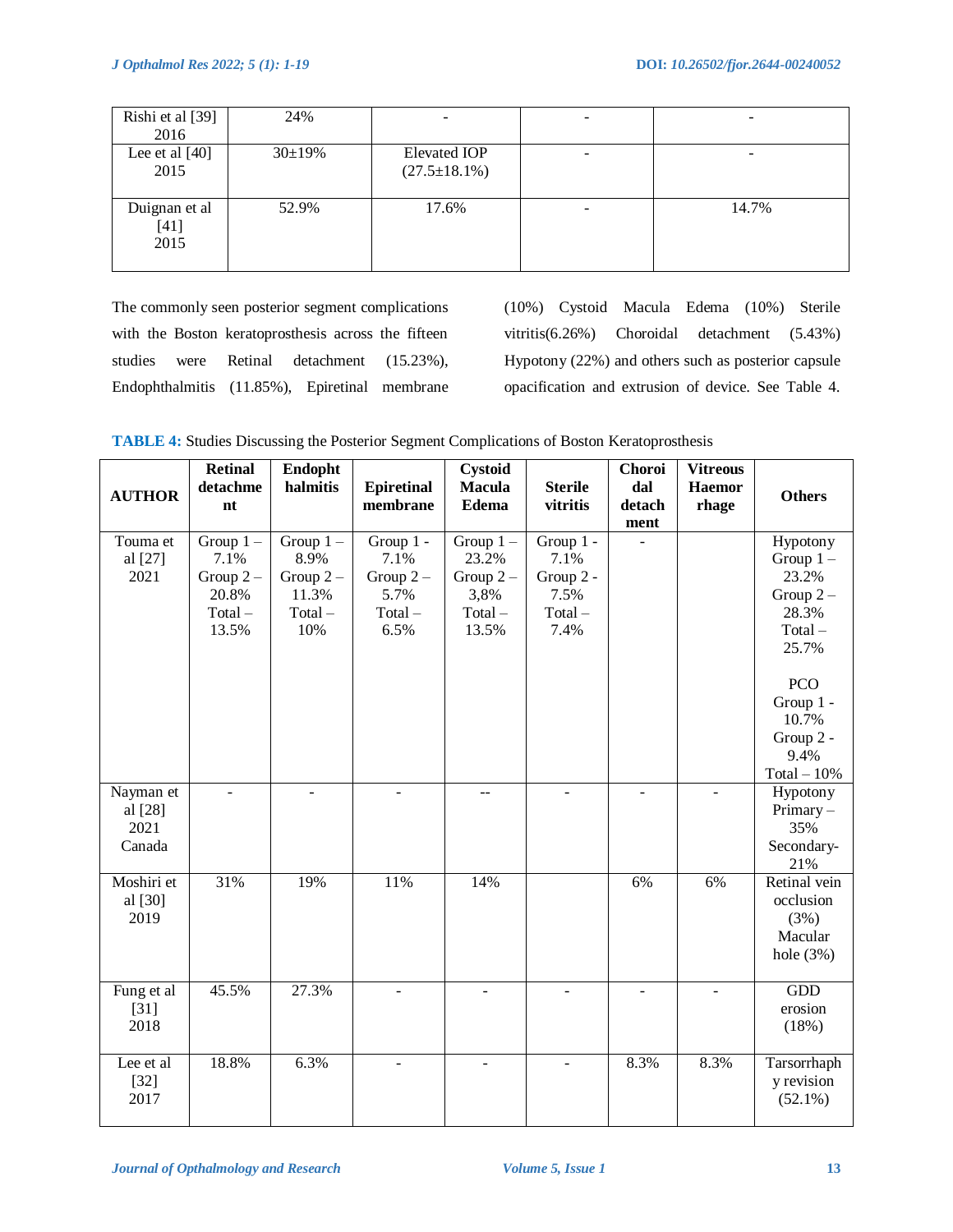| Homayoun<br>far et al<br>2017 [33]          | 2.3%           | 6.8%           |                | 13.6%          | 6.8%           |                | $\overline{\phantom{a}}$ | Replacement<br>of kpro<br>$(11.4\%)$                                                                           |
|---------------------------------------------|----------------|----------------|----------------|----------------|----------------|----------------|--------------------------|----------------------------------------------------------------------------------------------------------------|
| Salvaldor-<br>Culla et al<br>$[35]$<br>2016 | 4.8%           | 2.4%           | 4.8%           | $\blacksquare$ | 4.8%           | $\mathbf{r}$   | 4.8%                     | <b>PCO</b><br>$(52.4\%)$<br>Hypotony<br>$(9.5\%)$                                                              |
| Gu et al<br>$[36]$<br>2016                  | 10.5%          |                | 10.5%          |                | $\overline{a}$ |                | $\overline{a}$           | Ischemic<br>optic<br>neuropathy<br>(5%)                                                                        |
| Goins et al<br>$[37]$<br>2016               | $\blacksquare$ | 9.3%           | $\blacksquare$ | $\blacksquare$ | 4%             | $\blacksquare$ | $\equiv$                 | Device<br>extrusion<br>$(14.7\%)$<br>Maculopath<br>y(34.7%)<br>Progressive<br>optic<br>neuropathy<br>$(9.3\%)$ |
| Noel et al<br>$[38]$<br>2016                | 7%             | $\blacksquare$ | $\overline{a}$ | $\blacksquare$ | 7%             |                | 11%                      | PCO (14%)<br>Hypotony<br>(7%)<br>Others<br>$(*50\%)$                                                           |
| Rishi et al<br>$[39]$<br>2016               | 13%            | 9%             | 9%             |                | 2%             | 2%             | 4%                       |                                                                                                                |
| Lee et al<br>$[40]$<br>2015                 |                | $4.6 + 4.6%$   |                |                | 5.6±4.7%       |                |                          |                                                                                                                |
| Duignan et<br>al [41]<br>2015               | 5.9%           | 14.7%          | 14.7%          | 2.9%           | 11.8%          |                | 2.9%                     | Neovascular<br>age-related<br>macular<br>degeneration<br>$(5.9\%)$<br>Hypotony<br>$(5.9\%)$                    |

### **4. Discussion**

For several many years, prosthetic keratoplasty become reserved for treatment of eyes that had corneal blindness due to severe corneal opacification, especially case in which patients had poor visual diagnosis. Results of B-KPro surgical treatments have been often seemed with combined perspectives as to protection and viable visual effects. Many researches evaluate brief-term efficacy and safety results but did not look for long term effects. Keeping

this in mind, the objective of this assessment was to evaluate the outcomes and complications of the B-KPro for treatment of corneal diseases not suitable for corneal keratoplasty.

Snellen chart measured visual acuity was the mainstay investigation the papers involved and ranged from 20/100 to light perception before surgery. Visions post-operative ranged from 20/20 to no light perception. Five articles found a range of 45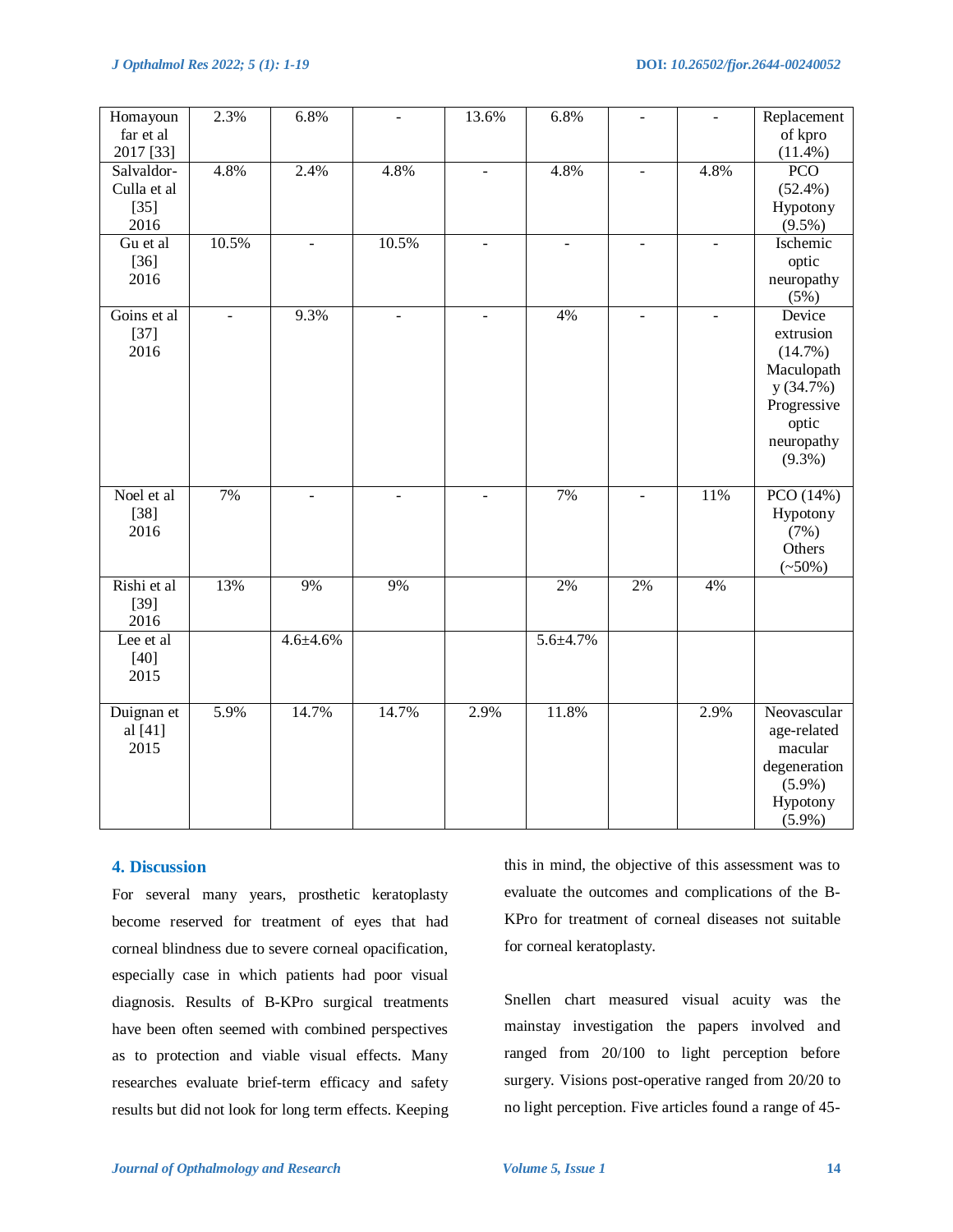90% of eyes seeing 20/200 or better [33, 35 37 39, 43]. Seven reported best-corrected visual acuity by Snellen chart of 20/40 or better in 10-40% eyes [28, 31, 33, 35, 37, 39, 43], and four articles [27, 28, 30, 39] reported 20/50 or better vision in 40-70% eyes.

These articles elucidate that the B-KPro device can lead to acceptable restoration of vision in conditions of pre-op corneal opacification. Another finding was that consistency standards with Boston KPro went from 65-100% in thirteen works [18, 23, 41, 43, 25, 27-30, 37-39]. From these a general result proportion of normal maintenance of 88% can be refreshed. Three articles [28, 35, 38] announced degrees of consistency of 90% or better, while just one article [29] revealed a definite maintenance of 100%. Although these numbers seem great, a considerable most of these examinations were found to have generally short subsequent occasions, going from 8.5 to 21 months.

The review with the longest development of 60 months observed a degree of consistency of 100% [29]. Each of the articles evaluated for complications, of which Retroprosthetic membrane was the most well-known. The incidence of Retroprosthetic membrane range from 1% to 65% (mean SD, 30.019.0%) in 16 articles [13, 18, 30-32, 37, 41, 43, 19-21, 23, 25-28]. Glaucoma was the second complication, with a range from 2.4% to 64.0% (mean SD, 27.518.1%), followed by corneal melts and keratitis.

The posterior segment complication was less common than anterior segment. The rate of endophthalmitis range from 0% to 12.5% (mean SD, 4.64.6%) in the 15 articles that detailed its event. Although good visual recovery and low retention rates have been reported for the B-KPro, caution should still be exercised when implanting the device in patients with certain conditions that are prone to keratolysis, because these can lead to an increased risk. In particular, patients with mucous membrane pemphigoid, toxic epidermal necrolysis, Ecto-dermal dysplasia, and Stevens-Johnson syndrome should be monitored very closely after implantation of the B-KPro device [10, 13, 34].

Neurotrophic keratitis, regular epithelial imperfections, herpetic eye infections can be regarded as relative contraindications to the B-KPro. The Type II KPro is probably considered as a superior treatment desire for these conditions. Glaucoma one of the important complications of B-KPro, which is the second most common complications. A number of authors performed B-KPro surgery in conjunction with glaucoma drainage device implantation, either simultaneously or sequentially [15, 22, 24, 28, 29]. As Measuring the IOP in patients who had KPro difficult, Tonometry measurements are challenging.

Digital palpation of the globe still the common method used for measuring IOP. So, all patients with the B-KPro should be followed up for glaucoma, with frequent visual field and optic nerve assessment [15]. Conclusions that B-KPro is an alternative option for patients who corneal disease with poor prognosis to corneal keratoplasty. 89% of patients had a visual acuity of 20/200 or better after B-KPro. Although this visual restoration after B-KPro, it has a side effects like Retroprosthetic membrane which maximum happen in the first 2 years. There are no enough researches about the use and safety of B-KPro in children. Patients with autoimmune conditions such as mucous membrane pemphigoid and Stevens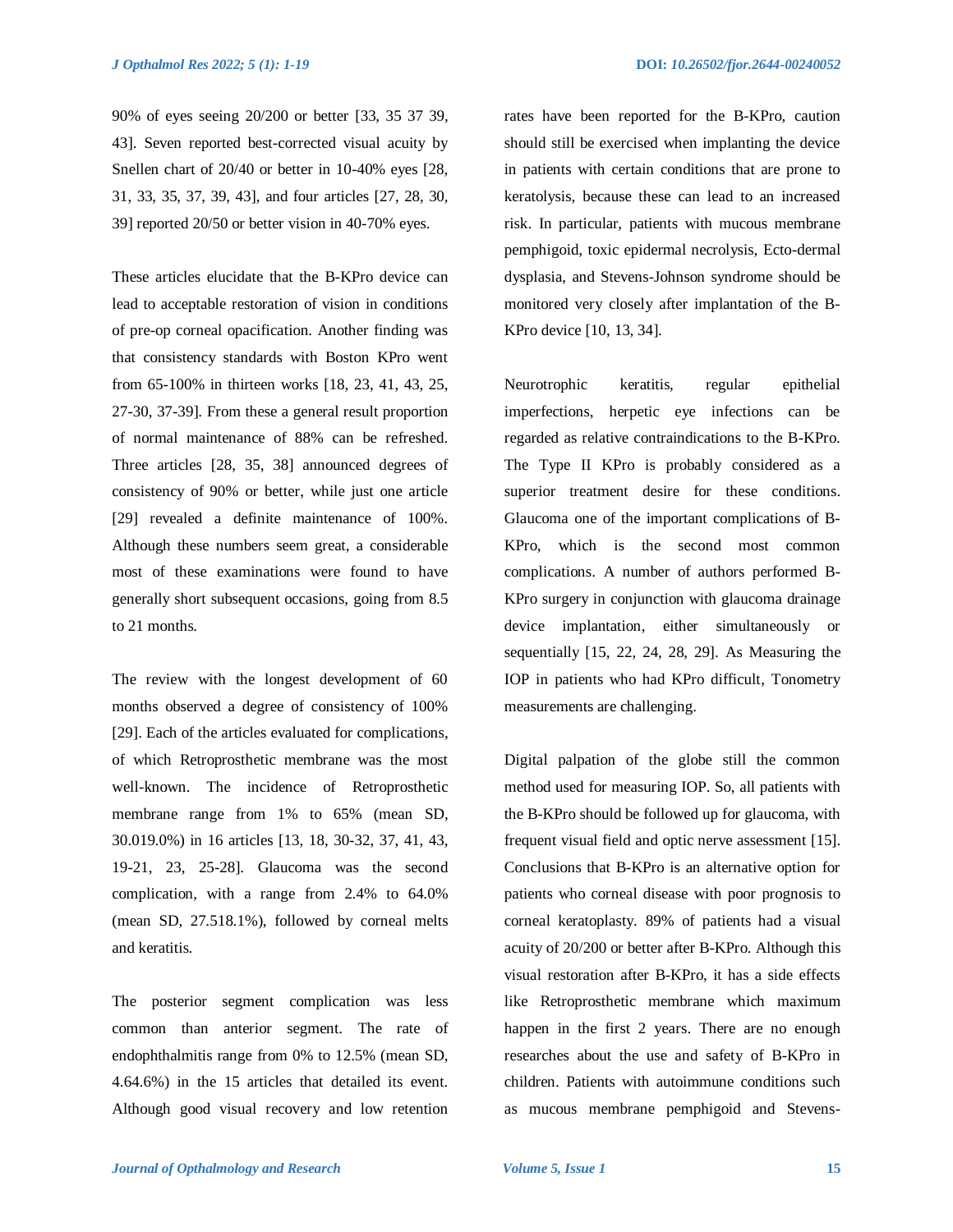Johnson syndrome, as well as conditions associated with neurotrophic corneas and chronic epithelial defects, had higher rates of severe complications resulting from the resulting from the BI-KPro device.

The common anterior segment complications after B-KPro implantation are Retro-prosthetic membrane and glaucoma, and for posteri-or segment are endophthalmitis and vitritis. The potential for complications increases with time after B-KPro surgery and with eyes that are predisposed to inflammatory effects around the backplate of the B-KPro device. This assessment does not take into account either the differences in B-KPro designs or newer modifications in care after surgery, such as the use of therapeutic contact lens and long-term fortified antibiotics.

#### **5. Conclusion**

The B-KPro often remains a patient's only chance of visual recovery for cases with severe corneal disease and not suitable for corneal keratoplasty. The advances in its design and techniques have led to continuously improving results. However Complications occur. A high level of suspicion, frequent follow up, aggressive management can help decrease the occurrence of these complications. The ongoing research in B-KPro continues and has the potential to further improve outcomes.

#### **Declaration of conflicting Interest**

The authors declare that there is no conflict of interest.

# **References**

1. Kim MJ, Bakhtiari P, Aldave AJ. The international use of the boston type i

keratoprosthesis. Int Ophthalmol Clin (2013).

- 2. Oliva MS, Schottman T, Gulati M. Turning the tide of corneal blindness. Indian J Ophthalmol (2012).
- 3. Whitcher JP, Srinivasan M, Upadhyay MP. Corneal blindness: A global perspective. Bull World Health Organ (2001).
- 4. Lam FC, Liu C. The future of keratoprostheses (artificial corneae). Br. J. Ophthalmol (2011).
- 5. Cortina MS, de la Cruz J. Keratoprostheses and artificial corneas: Fundamentals and surgical applications (2015).
- 6. Avadhanam VS, Liu CSC. A brief review of Boston type-1 and osteoodonto keratoprostheses. Br. J. Ophthalmol (2015).
- 7. Aldave AJ, Kamal KM, Vo RC, Yu F. The Boston Type I Keratoprosthesis. Improving Outcomes and Expanding Indications. Ophthalmology (2009).
- 8. Armitage WJ, Tullo AB, Larkin DFP. The first successful full-thickness corneal transplant: A commentary on Eduard Zirm's landmark paper of 1906. Br. J. Ophthalmol (2006).
- 9. Priddy J, Bardan AS, Tawfik HS, Liu C. Systematic Review and Meta-Analysis of the Medium-and Long-Term Outcomes of the Boston Type 1 Keratoprosthesis. Cornea (2019).
- 10. Chirila T V., Hicks CR. The origins of the artificial cornea: Pellier de Quengsy and his contribution to the modern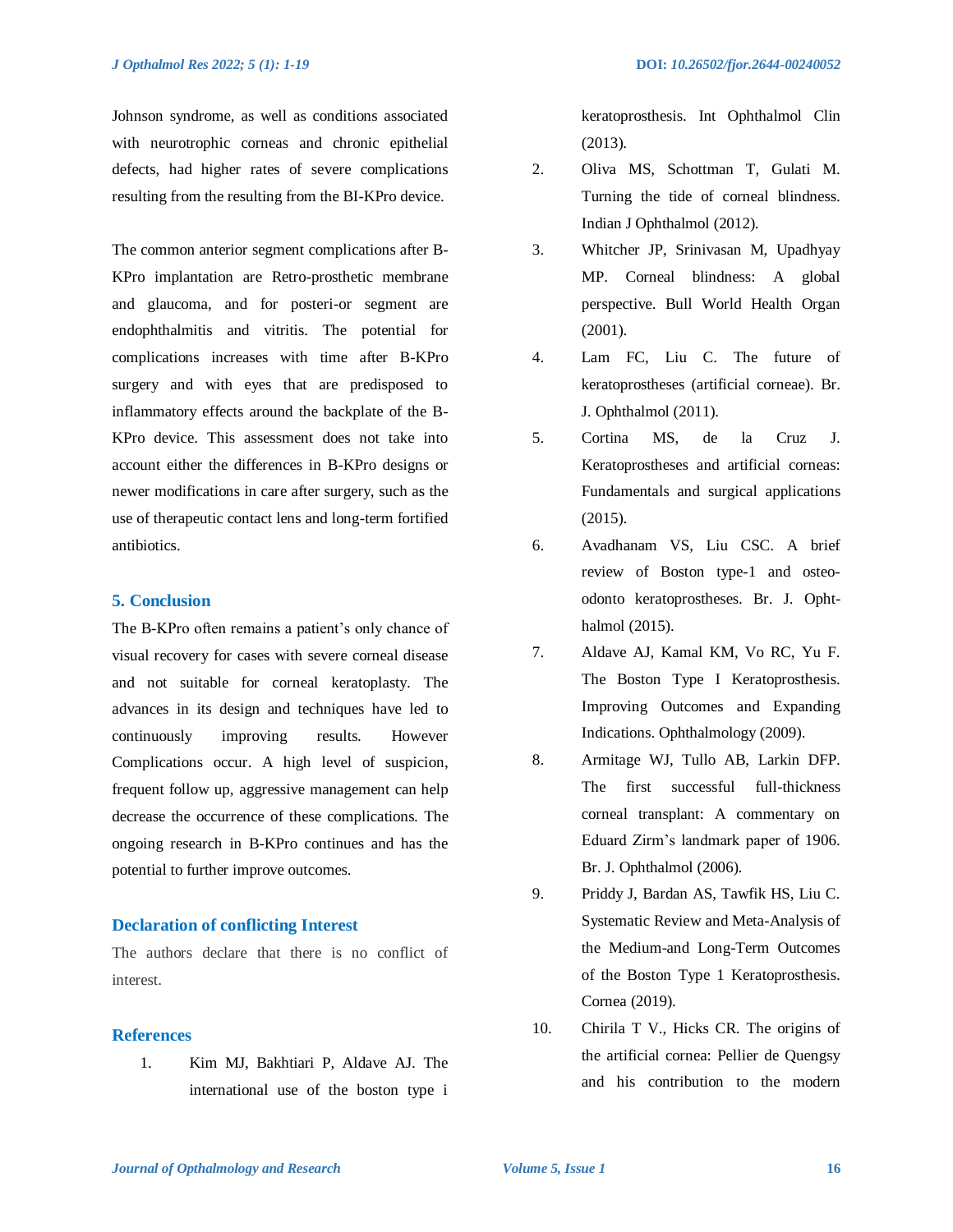concept of keratoprosthesis. Gesnerus (1999).

- 11. Traish AS, Chodosh J. Expanding application of the boston type i keratoprosthesis due to advances in design and improved post-operative therapeutic strategies. Semin. Ophthalmol (2010).
- 12. Avadhanam VS, Smith HE, Liu C. Keratoprostheses for corneal blindness: A review of contemporary devices. Clin. Ophthalmol (2015).
- 13. Zarei-Ghanavati M, Liu C. Keratoprosthesis: Current choices and future development. Asia-Pacific J. Ophthalmol (2019).
- 14. Zarei-Ghanavati M, Avadhanam V, Vasquez Perez A, Liu C. The osteoodonto-keratoprosthesis. Curr. Opin. Ophthalmol (2017).
- 15. Saeed HN, Shanbhag S, Chodosh J. The Boston keratoprosthesis. Curr. Opin. Ophthalmol (2017).
- 16. Salvador-Culla B, Jeong KJ, Kolovou PE, Chiang HH, Chodosh J, Dohlman CH, et al. Titanium coating of the Boston keratoprosthesis. Transl Vis Sci Technol (2016).
- 17. Bakshi SK, Graney J, Paschalis EI, Agarwal S, Basu S, Iyer G, et al. Design and Outcomes of a Novel Keratoprosthesis: Addressing Unmet Needs in End-Stage Cicatricial Corneal Blindness. Cornea (2020).
- 18. Iyer G, Srinivasan B, Agarwal S, Ravindran R, Rishi E, Rishi P, et al. Boston Type 2 keratoprosthesis- mid

term outcomes from a tertiary eye care centre in India. Ocul Surf (2019).

- 19. Chhadva P, Cortina MS. Long-term outcomes of permanent keratoprosthesis. Curr. Opin. Ophthalmol (2019).
- 20. Nonpassopon M, Niparugs M, Cortina MS. Boston type 1 keratoprosthesis: Updated perspectives. Clin Ophthalmol (2020).
- 21. Taniguchi E V., Paschalis EI, Crnej A, Ren A, Colby KA, Chodosh J, et al. The Role of the Back Plate in Angle Anatomy with the Boston Type i Keratoprosthesis Cornea (2017).
- 22. Basu S, Sureka S, Shukla R, Sangwan V. Boston type 1 based keratoprosthesis (Auro Kpro) and its modification (LVP Kpro) in chronic Stevens Johnson syndrome. BMJ Case Rep (2014).
- 23. Deshmukh S, Medhi J, Agarwal B, Sarma P, Gupta K. Experience with keratoprosthesis at a tertiary eye care center: A report from North-East India. TNOA J Ophthalmic Sci Res (2018).
- 24. Malhotra C, Dhingra D, Jain A. Keratoprosthesis optic and carrier corneal graft "noncontact" as a cause of sterile stromal necrosis in a case of Auro KPro implantation. Indian J. Ophthalmol (2019).
- 25. Raina K, Gupta A. Boston keratoprosthesis type 1 - indication, complication and visual outcomes. Int J Res Med Sci (2017).
- 26. Basak S, Basak S. Recurrent cystoid macular edema following Boston keratoprosthesis type-II implantation: A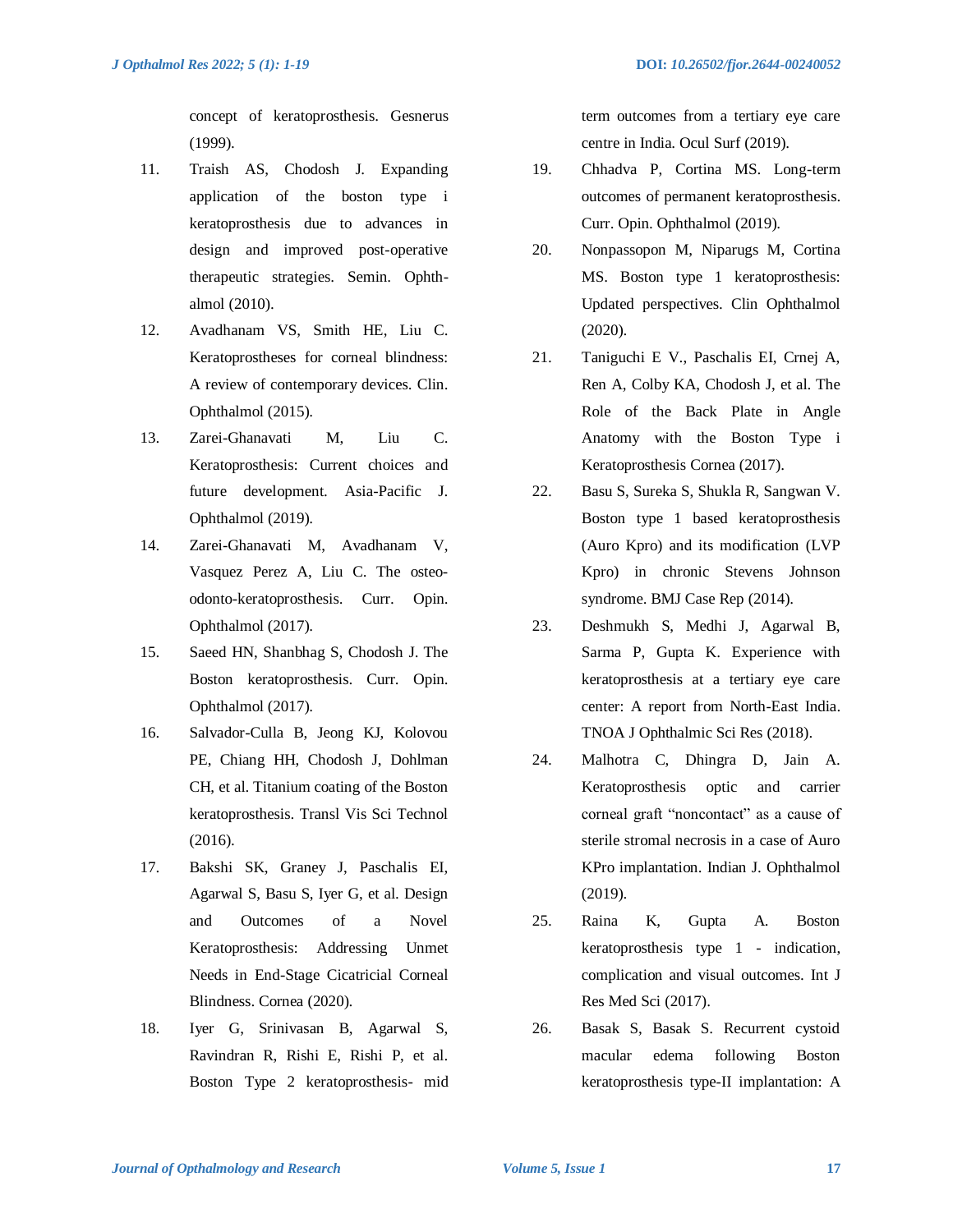treatment option. Indian J Ophthalmol (2020).

- 27. Touma S, Harissi-Dagher M. Outcomes and complications of Boston keratoprosthesis type I implantation in unilateral versus bilateral corneal blindness. Can J Ophthalmol (2021).
- 28. Nayman T, Bostan C, Szigiato AA, Harissi-Dagher M. Long-Term outcomes following primary versus secondary Boston keratoprosthesis type 1 implantation. Br J Ophthalmol (2021).
- 29. Ono T, Mori Y, Nejima R, Iwasaki T, Fukuda M, Minami K, et al. Short-term Interim Results of Clinical Outcomes and Complications After Implantation of Boston Keratoprosthesis in Japanese Patients. Cornea (2020).
- 30. Moshiri A, Safi M, Morse LS, Tang VD, Yiu G, Park SS, et al. Posterior Segment Complications and Impact on Long-Term Visual Outcomes in Eyes With a Type 1 Boston Keratoprosthesis. Cornea (2019).
- 31. Fung SSM, Jabbour S, Harissi-Dagher M, Tan RRG, Hamel P, Baig K, et al. Visual Outcomes and Complications of Type I Boston Keratoprosthesis in Children: A Retrospective Multicenter Study and Literature Review. In: Ophthalmology (2018).
- 32. Lee R, Khoueir Z, Tsikata E, Chodosh J, Dohlman CH, Chen TC. Long-term Visual Outcomes and Complications of Boston Keratoprosthesis Type II Implantation. In: Ophthalmology (2017).
- 33. Homayounfar G, Grassi CM, Al-Moujahed A, Colby KA, Dohlman CH,

*J Opthalmol Res 2022; 5 (1): 1-19* **DOI:** *10.26502/fjor.2644-00240052*

Chodosh J. Boston keratoprosthesis type i in the elderly. Br J Ophthalmol (2017).

- 34. Aravena C, Bozkurt TK, Yu F, Aldave AJ. Long-term outcomes of the Boston Type I keratoprosthesis in the management of corneal limbal stem cell deficiency. Cornea (2016).
- 35. Salvador-Culla B, Kolovou PE, Arzeno L, Martínez S, López MA. Boston keratoprosthesis type 1 in chemical burns. Cornea (2016).
- 36. Gu J, Zhai J, Zhou S, Chen J. Boston Keratoprosthesis Outcomes in Severe Ocular Chemical Burns in Southern China: A Retrospective Study. Adv Ther (2016).
- 37. Goins KM, Kitzmann AS, Greiner MA, Kwon YH, Alward WLM, Ledolter J, et al. Boston Type 1 keratoprosthesis: Visual outcomes, device retention, and complications. Cornea (2016).
- 38. Noel CW, Isenberg J, Goldich Y, Conlon R, Teichman J, Rubinger DA, et al. Type 1 Boston keratoprosthesis: Outcomes at two Canadian centres. Can J Ophthalmol (2016).
- 39. Rishi P, Rishi E, Koundanya V V., Mathur G, Iyer G, Srinivasan B. Vitreoretinal complications in eyes with Boston keratoprosthesis type I. Retina (2016).
- 40. Lee WB, Shtein RM, Kaufman SC, Deng SX, Rosenblatt MI, Lum F. Boston Keratoprosthesis: Outcomes and Complications: A Report by the American Academy of Ophthalmology. Ophthalmology (2015).